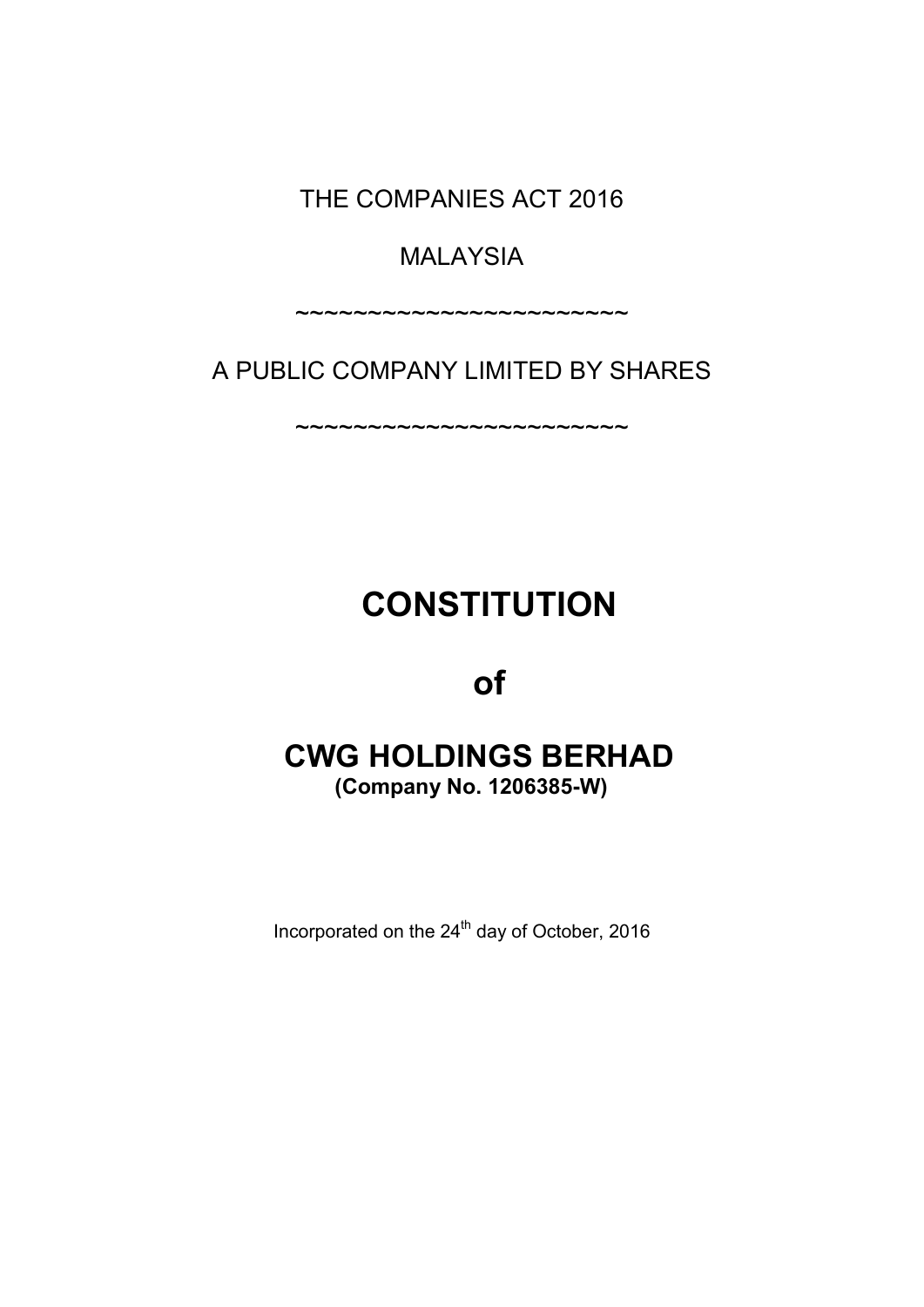### COMPANIES ACT 2016

## A PUBLIC COMPANY LIMITED BY SHARES

# **CONSTITUTION**

## OF

# CWG HOLDINGS BERHAD

- 1. The name of the Company is "CWG HOLDINGS BERHAD".
- 2. The registered office of the Company will be situated in Malaysia.
- 3. The objects for which the Company is established are
	- (i) To carry on the business of an investment holding company and for that purpose to acquire and hold either in the name of the Company or in that of any nominee shares, stocks, debentures, debenture stock, bonds, notes, obligations and securities issued or guaranteed by any company wherever incorporated or carrying on business and debentures, debenture stock, bonds, notes, obligations and securities issued or guaranteed by any government, sovereign ruler, commissioners, public body or authority.
	- (ii) To provide all kinds of corporate management services include consultancy, advisory, support and related services in all areas of accounting, taxation, information technology, designs and graphics, advertising and promotional, finance and investment, legal and administration for companies, any other persons, local and statutory authorities, government departments and any other bodies requiring such services.
	- (iii) To purchase for investment, land, factories, houses, buildings, and immovable property of any description or any interest therein and to acquire, hold, let and manage property of every description, whether immovable or movable, and to develop and turn into account land and any other real estate acquired by the Company with the view for resale or otherwise dispose of.
	- (iv) To borrow or raise or secure the payment of money in such manner as the Company may think fit and to secure the same or the repayment or performance of any debt, liability, contract, guarantee or other engagement incurred or to be entered into by the company in any way and in particular by the issue of debentures perpetual or otherwise, charged upon all or any of the Company's undertaking or property (both present and future), including its uncalled capital; and to purchase, redeem, or pay off any such securities, whether outright or as security for any debt, liability, or obligation of the Company or of any third party.
	- (v) To carry on any other business which may seem to the Company capable of being conveniently carried on in connection with its business calculated directly or indirectly to enhance the value of or render profitable any of the Company's property or rights.

And it is hereby declared that the word "Company" in this clause except where used in reference to this Company, shall be deemed to include any partnership or other body of person whether incorporated or unincorporated, and any society registered under any written law relating to cooperative societies, whether domiciled in Malaysia or elsewhere, and further that the objects specified in each paragraph of this clause shall be regarded as independent objects and accordingly shall, except where otherwise expressed in any paragraph, be in no way limited or restricted by reference to, or inference from the terms of any other paragraph or the name of the Company but may be carried out in as full and ample a manner and construed just as wide a sense as if the said paragraph defined the objects of a separate distinct and independent company.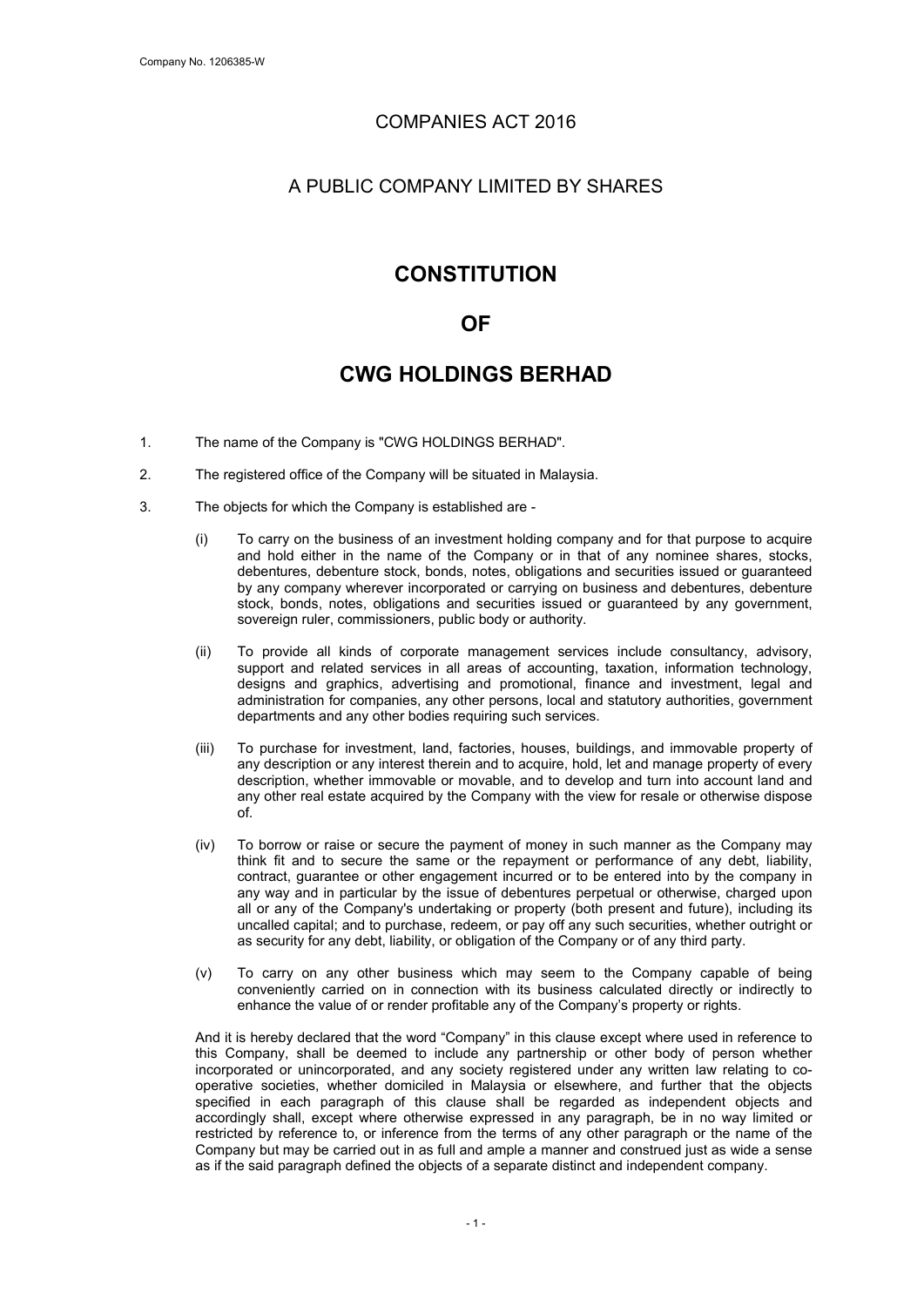- 4. The Company shall have full capacity and powers to achieve such objects as mentioned above.
- 5. The liability of the members is limited.

#### Definition and Interpretation

6. (a) In this Constitution unless the subject matter or context dictates otherwise, the following words and phrases shall have the meaning assigned to them herein:-

> "Act" means the Companies Act 2016 and any statutory modifications, amendments or re-enactment thereof and any and every other legislation for the time being in force made thereunder;

> "Annual Report" means such report as required by Bursa Malaysia Securities Berhad to be issued by the Company including the audited financial statements together with the auditors' and directors' reports;

> "Clause" means the clause(s) in this Constitution as originally framed or as altered from time to time by special resolution;

> "Constitution" means this Constitution as adopted or as altered from time to time by Special Resolution;

> "Authorised Nominees" means a person who is authorised to act as nominee as specified under the Rules;

> "Beneficial Owner" means in relation to deposited Securities, the ultimate owner of the deposited Securities who is entitled to all rights, benefits, powers and privileges and is subject to all liabilities, duties and obligations in respect of, or arising from, the deposited Securities and does not include a nominee of any description;

"Board" means the Board of Directors for the time being of the Company;

"Bursa Depository" means Bursa Malaysia Depository Sdn. Bhd.;

"Central Depositories Act" means the Securities Industry (Central Depositories) Act 1991 and any statutory modifications, amendments or re-enactment thereof and any and every other legislation for the time being in force made thereunder;

"Company" means CWG Holdings Berhad (Company No. 1206385-W);

"Depositor" means a holder of a Securities Account as defined in the Central Depositories Act and/or the Rules;

"Deposited Security" means a security in the Company standing to the credit of a Securities Account of the Depositor subject to the provisions of the Central Depositories Act and/or the Rules;

"Director" means a director of the Company for the time being or their alternates;

"Exempt Authorised Nominee" means an authorised nominee defined under the Central Depositories Act which is exempted from compliance with the provisions of subsection 25A(1) of the Central Depositories Act;

"Listing Requirements" means the Main Market Listing Requirements of the Securities Exchange and any modification or amendment thereof that may be made from time to time;

"Market Day" means any day on which there is official trading on the Securities Exchange;

"Member" means any person/persons for the time being holding shares in the Company and whose names appear in the Register of Members (except the Bursa Depository or its nominee company in whose name the deposited security is registered) including depositors whose names appear on the Record of Depositors;

"Month" means calendar month;

"Ordinary Resolution" means a resolution which has been passed by a simple majority of Members who are present and voting at the particular meeting;

"Prescribed Security" means a security which has been prescribed by the Securities Exchange to be deposited with the Bursa Depository in accordance with Section 14 of the Central Depositories Act;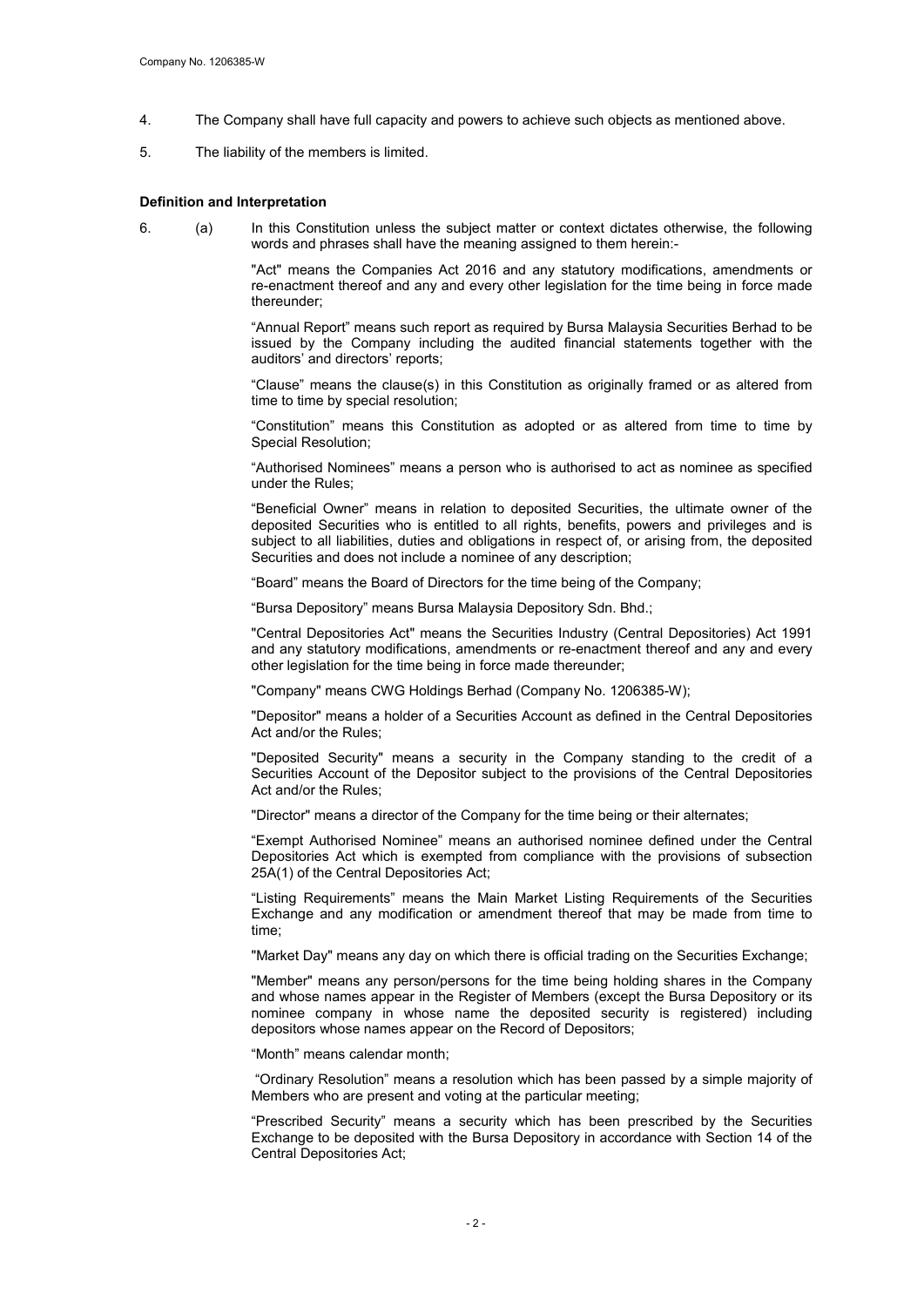"Record of Depositors" means the record provided by the Bursa Depository to the Company or its Registrar under chapter 24.0 of the Rules;

"Register of Members" means the register of Members to be kept pursuant to the Act, including the Record of Depositors;

"Registered Office" means the registered office for the time being of the Company;

"Rules" means the Rules of the Bursa Depository;

"Seal" means the common seal of the Company;

"Secretary" means any person appointed to perform the duties of a named secretary of the Company;

"Securities" means debentures, stocks, shares and other form of convertible securities of the Company and includes any right, option or interest in respect thereof and the meaning assigned to it in the Capital Markets and Services Act, 2007;

"Securities Account" means an account established by the Bursa Depository for a Depositor for the recording of deposit of Securities and for dealing in such Securities by the Depositor as permitted under the Central Depositories Act and/or the Rules;

"Special Resolution" with the meaning assigned thereto by the Act.

"Subsidiary" means the subsidiary as defined by Section 4 of the Act;

"the Securities Exchange" means Bursa Malaysia Securities Berhad; and

- (b) In this Constitution
	- (1) headings and underlinings are for convenience only and do not affect the interpretation of this Constitution;
	- (2) words importing the singular include the plural and vice versa;
	- (3) words importing a gender include any gender;
	- (4) unless the contrary intention appears, an expression importing a natural person includes any corporation; and
	- (5) unless the contrary intention appears, an expression referring to writing includes printing, lithography, photography and other modes of representing or reproducing words in a visible form.
- (c) Unless the contrary intention appears, and subject to the Rules and any written laws to the contrary, a person whose name appears in the Record of Depositors is entitled to all rights, benefits, powers and privileges and subject to all liabilities, duties and obligations in respect of, or arising from, any share as if he were a Member registered in the Register of Members maintained by the Company, instead of the Bursa Depository, or its nominee company, in whose name the share is registered.
- (d) Unless the contrary intention appears, words or expressions contained in this Constitution shall be interpreted in accordance with the provisions of the Interpretation Act 1967 or any amendments thereof.
- (e) Unless the contrary intention appears, an expression has, in any of these regulations that deals with a matter dealt with by any provision of the Act, the same meaning as in that provision of the Act.

#### Shares under Control of Directors

7. Without prejudice to any special rights previously conferred on the holders of any existing shares or class of shares but subject to the Act, to this Constitution and to the provisions of any resolution of the Company, shares in the Company for the time being unissued (whether forming part of the original capital or of any increase in capital) are under the control of the Directors who may issue, allot or otherwise dispose of such shares to such persons on such terms and conditions and at such times and with such preferred, deferred or other special rights or such restrictions whether with regard to dividend, voting, return of capital or other matters as the Directors determine and with full power to give to any person the call on any shares during such time and for such consideration as the Directors determine.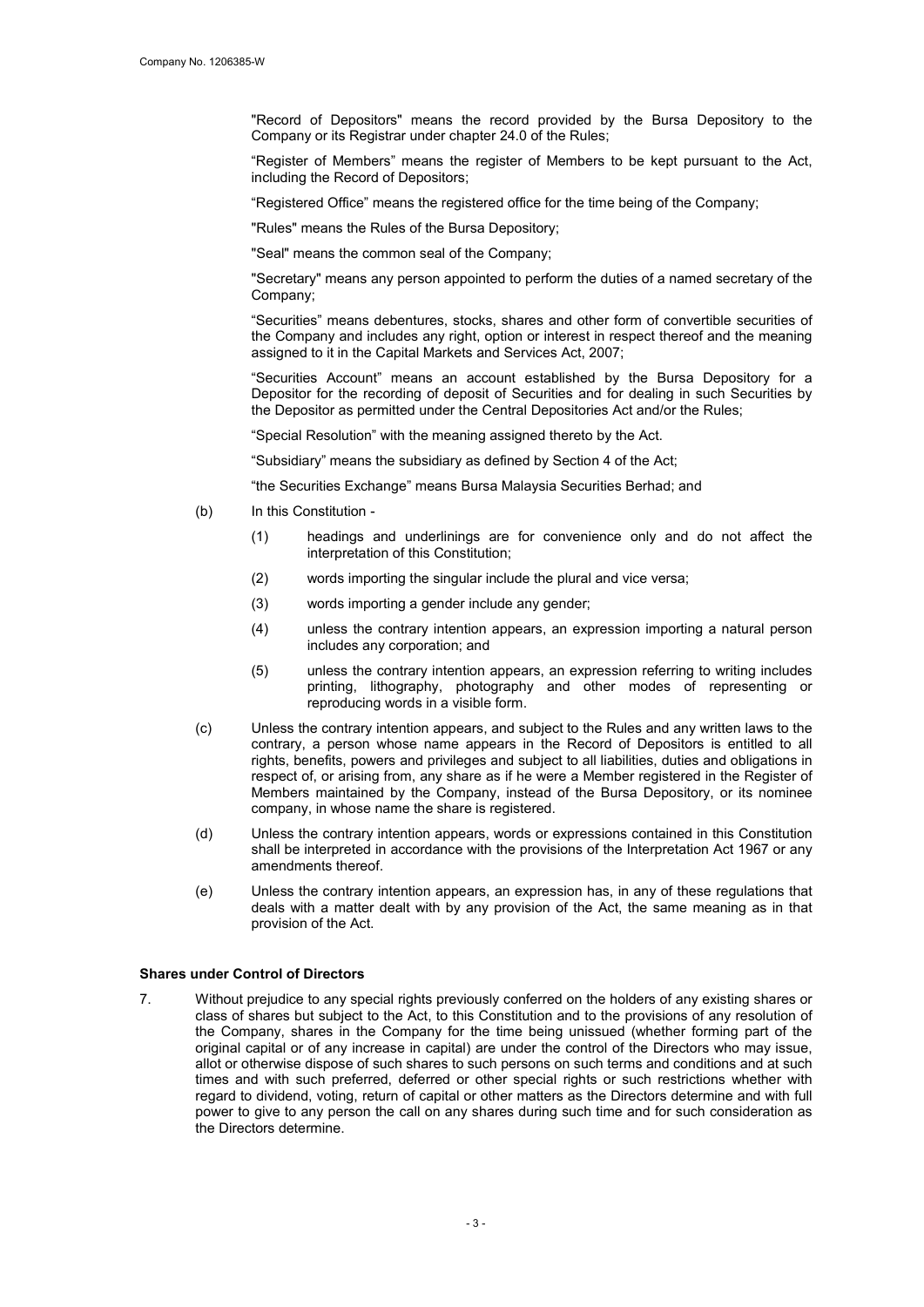#### New Shares to be Offered to Members

- 8 (a) Subject to any direction to the contrary that may be given by the Company in general meeting, all new shares or other convertible securities shall, before issue be offered to such persons who as at the date of the offer are entitled to receive notices from the Company of general meetings in proportion as nearly as the circumstances admit, to the amount of the existing shares or securities to which they are entitled.
	- (b) The offer shall be made by notice specifying the number of shares or securities offered, and limiting a time within which the offer, if not accepted, will be deemed to be declined, and, after the expiry of that time, or on the receipt of an intimation from the person to whom the offer is made that he declines to accept the shares or securities offered, the Directors may dispose of those shares or securities in such manner as they think most beneficial to the Company.
	- (c) The Directors may likewise also dispose of any new share or security which (by reason of the ratio which the new shares or securities bear to shares or securities held by persons entitled to an offer of new shares or securities) cannot, in the opinion of the Directors, be conveniently offered under this Clause.

#### Information on Shareholding

- 9. The Company may by notice in writing, request any Member of the Company, within such reasonable time as is specified in the notice -
	- (a) to inform the Company whether he holds any voting shares in the company as beneficial owner, Authorised Nominee or as trustee; and
	- (b) if he holds them as trustee or Authorised Nominee, to indicate so far as he can, the persons for whom he holds them by name and by other particulars sufficient to enable those persons to be identified and the nature of their interest.

#### Share Issues having Effect of Transferring Controlling Interest

10. No shares in the Company may be issued without the prior approval of Members by Ordinary Resolution passed in general meeting if the issue of those shares has the effect of transferring a controlling interest in the Company.

#### Employee Share Issues or Options

- 11. (a) Subject to the approval of Members by Ordinary Resolution passed in general meeting, the Company may issue shares or options to employees and/or Directors on such terms and conditions and at such times as the Directors think fit.
	- (b) No Director shall participate in an issue of shares or options unless the Members in general meeting have approved by Ordinary Resolution, the specific allotment to such Director.

#### Shares Issues to Defray Expenses of Construction

12. Subject to Section 130 of the Act, where any shares of the Company are issued for the purpose of raising money to defray the expenses of the construction of any works or buildings or the provision of any plant which cannot be made profitable for a long period, the Company may pay interest on so much of such share capital as is for the time being paid up and charge the interest so paid to capital as part of the cost of construction or provision.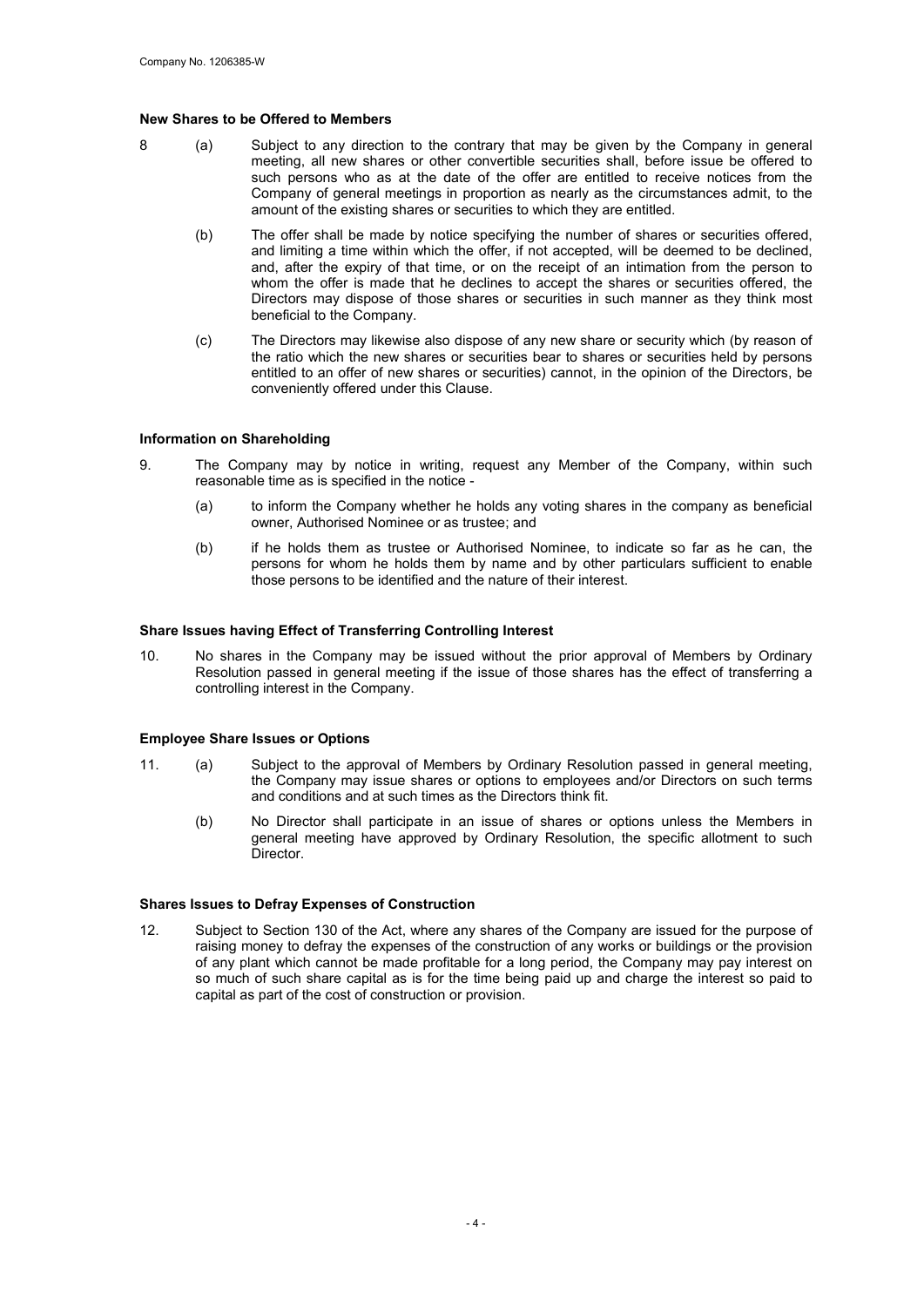#### Classes of Shares

- 13. (a) The rights attaching to shares of a class other than ordinary shares shall be expressed in this Constitution.
	- (b) Subject to this Constitution, the rights attached to any class (unless otherwise provided by the terms of issue of the shares of that class) may, whether or not the Company is being wound up, be varied with a written consent representing not less than seventy five per centum of the total voting rights of the shareholders in that class, or with the sanction of a Special Resolution passed at a separate meeting of the holders of the shares of that class sanctioning the variation.
- 14. (a) The provisions of this Constitution relating to general meetings shall apply so far as they are capable of application and with any necessary changes to every such separate meeting for a variation of class rights except that-
	- (i) for a meeting other than an adjourned meeting, two members of the class present, in person or by proxy, who together represent at least one-third of the voting rights of the class;
	- (ii) for an adjourned meeting, one member of the class present, in person or by proxy shall form the quorum; and
	- (iii) any holder of shares of that class, present in person or by proxy, may demand a poll.
	- (b) The rights conferred upon the holder of the shares of any class issued with preferred or other rights will not, unless otherwise expressly provided by the terms of issue of the shares of that class, be deemed to be varied by the creation or issue of further shares ranking equally with the first-mentioned shares.

#### Preference Shares

- 15. (a) Subject to the Act and to this Constitution, any preference shares may, with the sanction of an Ordinary Resolution, be issued on the terms that they are, or at the option of the Company are liable, to be redeemed.
	- (b) The Company may issue preference shares ranking equally with preference shares already issued.
	- (c) The Company may not issue preference shares ranking in priority to preference shares already issued without a written consent representing not less than seventy five per centum of the total voting rights of the preference shares already issued, or with the sanction of a Special Resolution passed at a separate meeting of the holders of the preference shares already issued.
- 16. (a) Subject to the Act and to paragraph (b), the repayment of preference share capital other than redeemable preference shares, or any other alteration of the rights attached to preference shares, shall only be made pursuant to a Special Resolution of the holders of the preference shares.
	- (b) If the necessary majority for such a Special Resolution is not obtained at the meeting held to consider the matter referred to in paragraph (a), a written consent representing not less than seventy five per centum of the total voting rights of the preference shares already issued given within 2 months of the meeting is as valid and effectual as a Special Resolution passed at the meeting.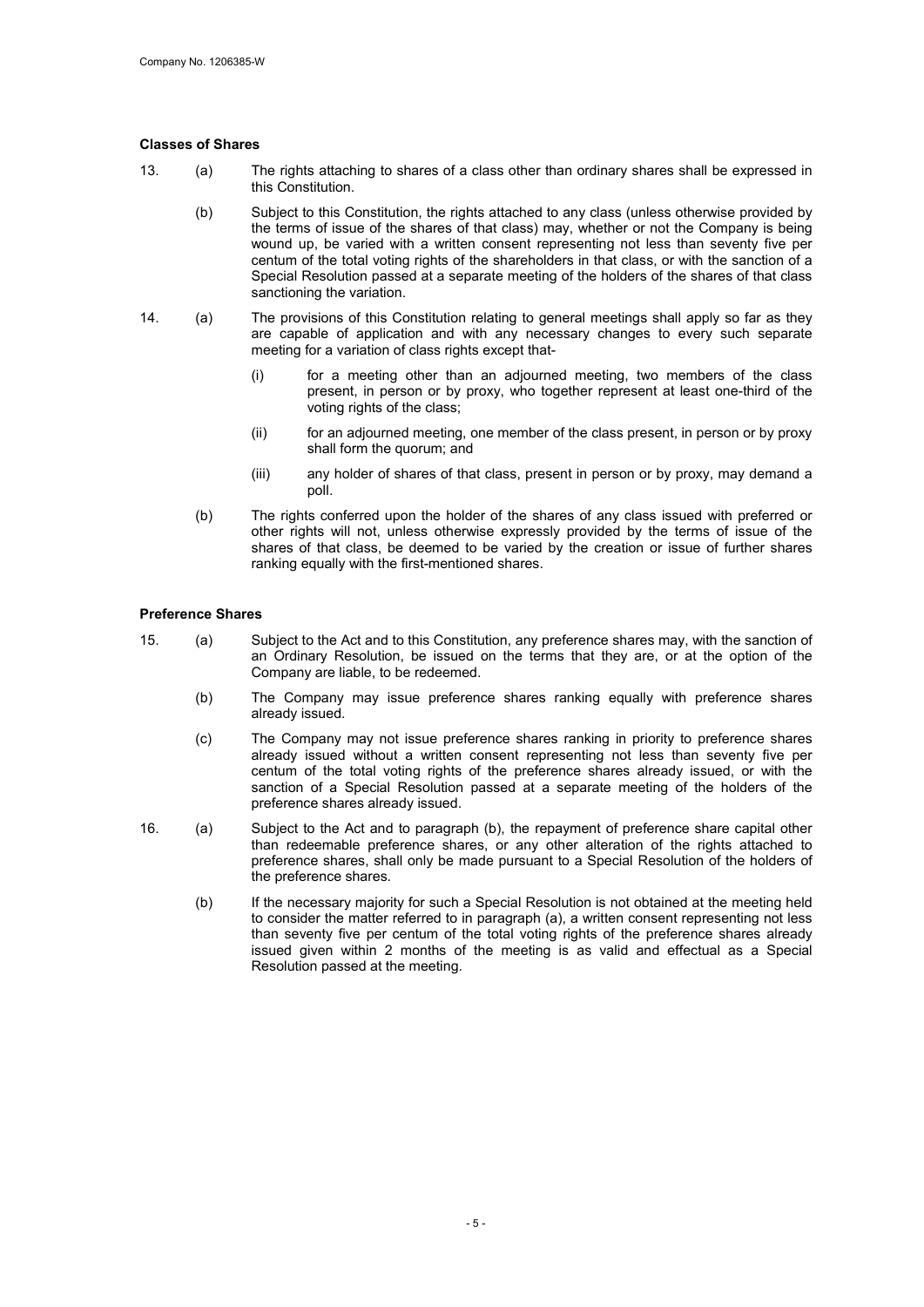- 17. Preference shareholders shall have the same rights as ordinary shareholders as regards receiving notices, reports and audited financial statements and attending general meetings of the Company PROVIDED always that preference shareholders shall not have the right to vote at any general meeting of the Company except on each of the following circumstances –
	- (a) when the dividend or part of the dividend on the share is in arrears for more than six (6) months;
	- (b) on a proposal to reduce the Company's share capital;
	- (c) on a proposal for the disposal of the whole of the Company's property, business and undertaking;
	- (d) on a proposal that directly affects rights and privileges attached to the share;
	- (e) on a proposal to wind up the Company; and
	- (f) during the winding up of the Company.

#### **Commissions**

- 18. (a) The Company may exercise the power to pay commissions conferred by the Act provided–
	- (i) the rate or the amount of the commission paid or agreed to be paid is disclosed in the manner required by the Act; and
	- (ii) the commission does not exceed 10% of the price at which the shares in respect of which the commission is paid are issued.
	- (b) The commission may be satisfied by the payment of cash or by the allotment of fully or partly paid shares or partly by the payment of cash and partly by the allotment of fully or partly paid shares.
	- (c) The Company may, on any issue of shares, also pay such brokerage as is lawful.

#### **Trusts**

- 19. (a) Except as required by law and as provided under the Rules, the Company shall not recognise a person as holding a share upon any trust.
	- (b) The Company is not bound by or compelled in any way to recognise (whether or not it has notice of the interest or rights concerned) any equitable, contingent, future or partial interest in any share or unit of a share or (except as otherwise provided by this Constitution or by law otherwise provided or the Rules) any other right in respect of a share except an absolute right of ownership in the registered holder.

#### Allotment of shares

20. Subject to the provisions of the Act, the Central Depositories Act and the Rules, the Company shall allot shares and despatch notice of allotment to the allottees, within eight (8) Market Days of the final applications date for an issue of shares or such other period as may be prescribed by the Securities Exchange.

#### Crediting of Securities Accounts

- 21. The Company shall not cause or authorise its registrars to cause the Securities Accounts of the allottees to be credited with the additional shares until after it has filed with the Bursa Depository an application for listing of such additional shares and been notified by the Bursa Depository that they have been authorised for listing.
- 22. The Company shall ensure that all new issues of shares for which listing is sought are made by way of crediting the Securities Accounts of the allottees with such shares save and except where it is specifically exempted from compliance with Section 38 of the Central Depositories Act, in which event it shall so similarly be exempted from compliance with the Listing Requirements. For this purpose, the Company shall notify the Bursa Depository of the names of the allottees and all such particulars required by the Bursa Depository, to enable the Bursa Depository to make the appropriate entries in the Securities Accounts of such allottees.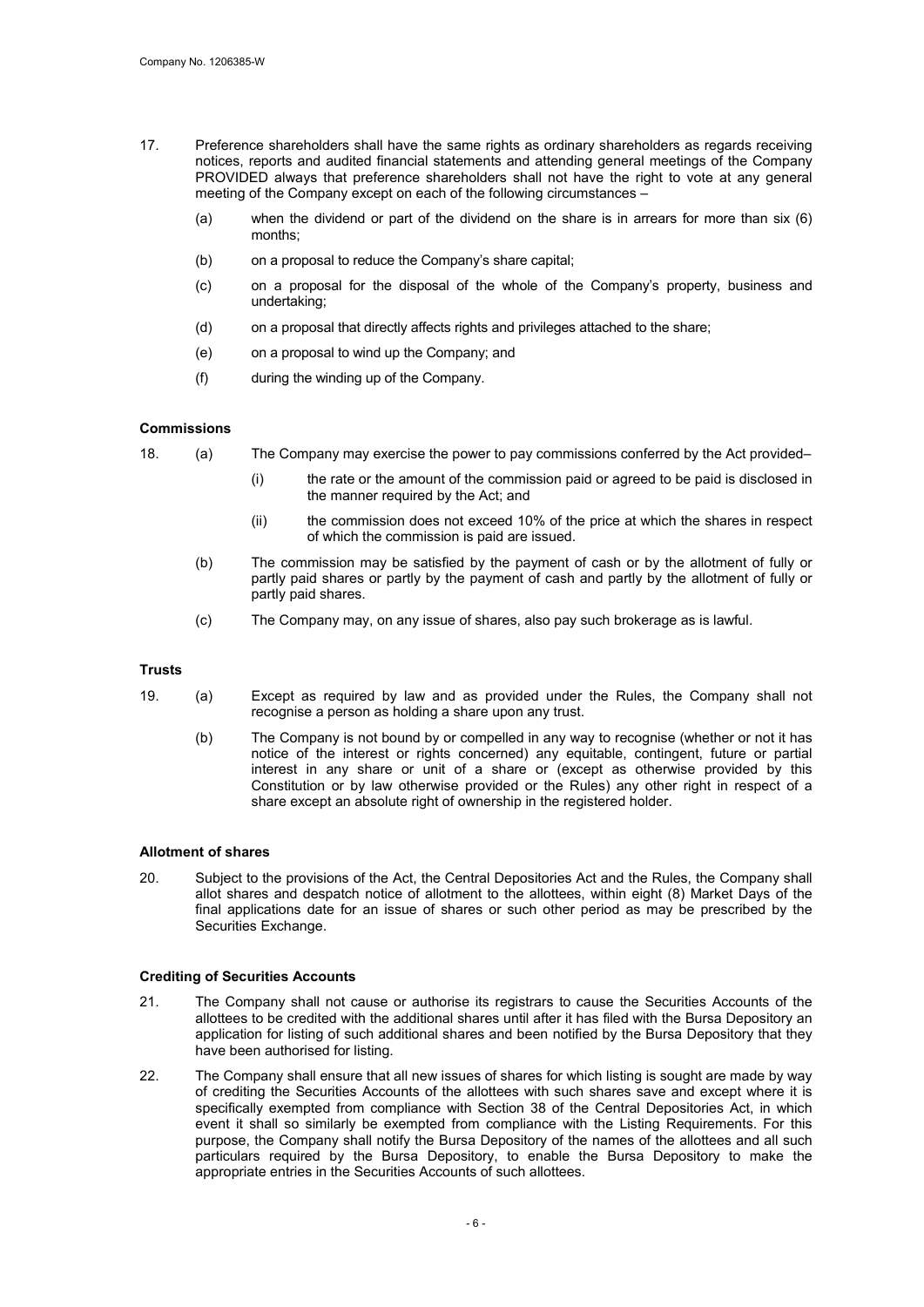#### Lien

- 23. (a) The Director may at any time exempt any share wholly or in part from the provision of this Clause.
	- (b) The Company's lien (if any) on a share extends to all dividends payable in respect of the share and to such amounts as the Company may be called upon by law to pay in respect of the Member or deceased Member.
	- (c) The Company's lien on shares and dividends from time to time declared in respect of such shares, shall be restricted to unpaid calls and instalments on the specific shares in respect of which such moneys are due and unpaid, and to such amounts as the Company may be called on by law to pay in respect of the shares of the Member or deceased Member.

#### Sale of Shares Subject to Lien

- 24. (a) Subject to paragraph (b), the Company may sell, in such manner as the Directors think fit, any shares on which the Company has a lien.
	- (b) A share on which the Company has a lien shall not be sold unless
		- (i) a sum in respect of which the lien exists is presently payable; and
		- (ii) the Company has, not less than 14 days before the date of the sale, given to the registered holder for the time being of the share or the person entitled to the share by reason of the death or bankruptcy of the registered holder a notice in writing setting out, and demanding payment of, such part of the amount in respect of which the lien exists as is presently payable.
- 25. (a) For the purpose of giving effect to a sale mentioned in Clause 24, the Directors may authorise a person to transfer the shares sold to the purchaser of the shares.
	- (b) The Company shall register the purchaser as the holder of the shares comprised in any such transfer and he is not bound to see to the application of the purchase money.
	- (c) The title of the purchaser to the shares is not affected by any irregularity or invalidity in connection with the sale.
- 26. If any share is forfeited and sold, any residue after the satisfaction of the unpaid calls and accrued interest and expenses, shall be paid to the person whose shares have been forfeited, or his executors, administrators or assignees or as he directs.

#### Calls on Shares

- 27. (a) The Directors may make calls upon the Members in respect of any money unpaid on the shares of the Members and not by the conditions of allotment of those shares made payable at fixed date, provided that no call shall exceed one-fourth of the issued price of the share or be payable at least 30 days from the date fixed for the payment of the last preceding call; and each member shall, subject to receiving at least 14 days' notice specifying the time or times and place of payment, pay to the Company at the time or times and place so specified the amount called on his shares.
	- (b) The Directors may revoke or postpone a call.
- 28. (a) A call will be deemed to have been made at the time when the resolution of the Directors authorising the call was passed and may be required to be paid by instalments.
	- (b) Any amount paid on shares in advance of calls will not, while carrying interest, confer a right to participate in profits.

#### Interest on Unpaid Calls

29. If a sum called in respect of a share is not paid before or on the day appointed for payment of the sum, the person from whom the sum is due shall pay interest on the sum from the day appointed for payment of the sum to the time of actual payment at a rate of eight per centum per annum or at such other rate not exceeding eight per centum per annum as the Directors determine, but the Directors may waive payment of that interest due wholly or in part.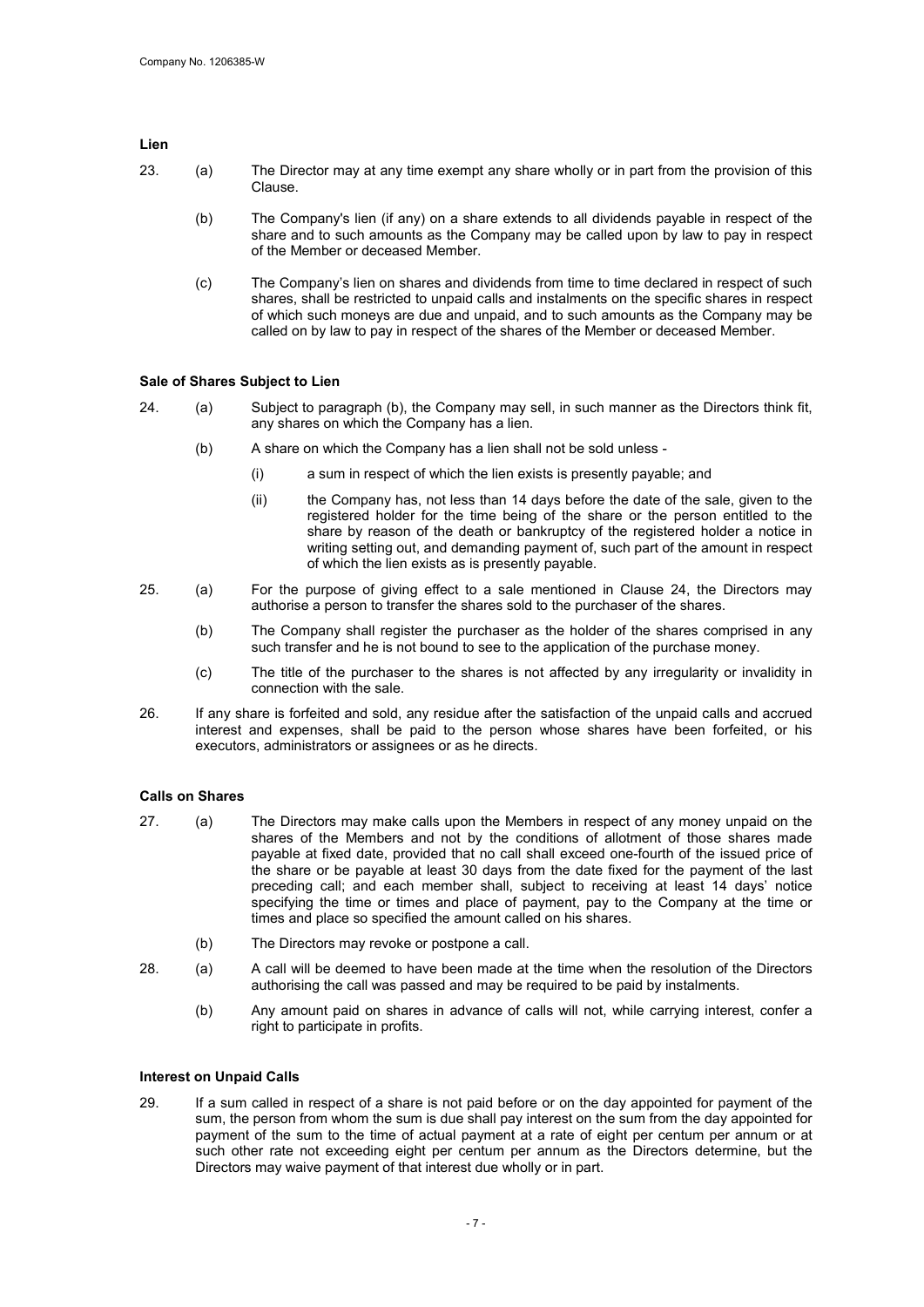#### Sums Payable on Fixed Dates

30. Any sum that, by the terms of issue of a share, becomes payable on allotment or at a fixed date, shall for the purposes of this Constitution be deemed to be a call duly made and payable on the date on which by the terms of issue the shares becomes payable, and, in the case of non-payment, all the relevant provisions of this Constitution as to payment of interest and expenses, forfeiture or otherwise apply as if the sum had become payable by virtue of a call duly made and notified.

#### Calls on Shares may differ

31. The Directors may, on the issue of shares, differentiate between the holders as to the amount of calls to be paid and the times of payment.

#### Acceptance of Amounts Not Called

- 32. (a) The Directors may accept from a Member the whole or a part of the amount unpaid on a share although no part of that amount has been called up.
	- (b) Upon all or any part of the money advanced referred to in Clause 32(a) above is received by the Directors from the Member become payable, the Company may pay interest or return at a rate not exceeding eight per centum per annum as may be agreed upon between the Directors and the Member paying the sum in advance, unless the Company in a general meeting otherwise directs.

#### Transfer in writing

33. Subject to this Constitution, the Act, the Rules, the Central Depositories Act, the Listing Requirements and Rules of the Securities Exchange, any Member may transfer all or any of his shares by instrument in writing in the form prescribed and approved by the Securities Exchange, the Act, and/or the Central Depositories Act as the case may be.

#### Transfers of Shares

34. Subject to this Constitution, the Act, the Central Depositories Act and the Rules (with respect to transfer of deposited security), shares in the Company which have been deposited with the Bursa Depository shall be transferable but every transfer shall be by way of book entry by the Bursa Depository in accordance with the Rules and, notwithstanding sections 105, 106 or 110 of the Act, but subject to section 148(2) of the Act and any exemption that may be made from the compliance with section 148(1) of the Act, the Company shall be precluded from registering and effecting any transfer of listed securities.

#### Transferor's Right

35. Subject to the Central Depositories Act and the Rules, the instrument of transfer of any share shall be executed by or on behalf of the transferor, and the transferor shall be deemed to remain the holder of the share until the name of the transferee is entered in the Register of Members and/or the Record of Depositors as the case may be in respect thereof.

#### Refusal of Transfer

36. The Directors may decline to register any transfer of shares not being fully paid shares. There shall be no restrictions on the transfer of fully paid up Securities except where required by law. Any refusal shall be notified to the transferor and transferee within thirty (30) days after the date the transfer was lodged for registration in accordance with Section 105 of the Act. The Bursa Depository may refuse to register any transfer of deposited security that does not comply with the Central Depositories Act and the Rules.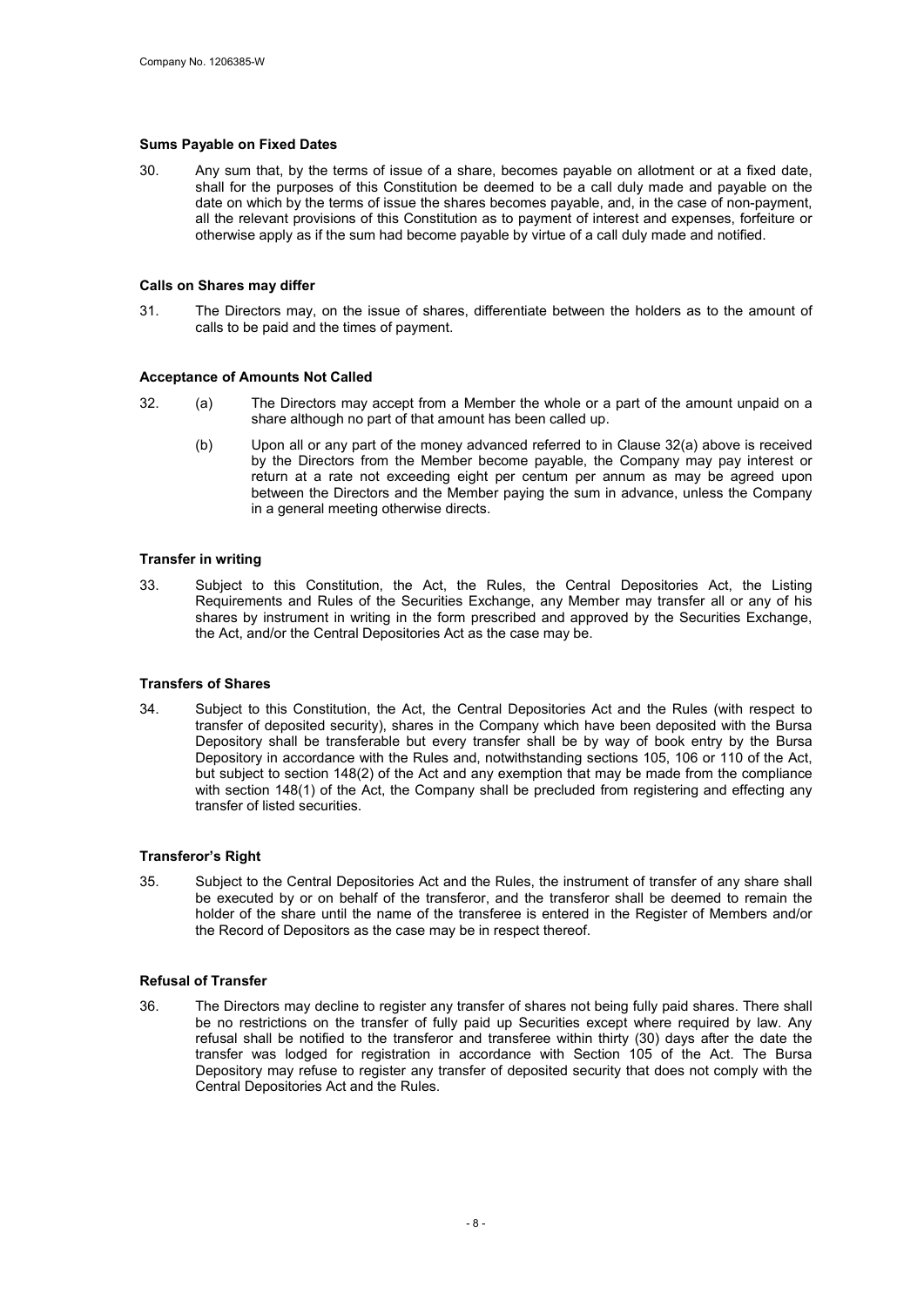#### **Transmission**

37. Any person becoming entitled to a share in consequence of the death or bankruptcy of a Member may, subject to the Rules and Clause 34 hereof, transfer the share to himself or to some person nominated by him as the transferee.

Any person becoming entitled to a share in consequence of the death or bankruptcy of a Member may, upon such evidence being produced as may from time to time properly be required by the Central Depositories and subject as hereinafter provided, elect either to be registered himself as holder of the share or to have some person nominated by him registered as the transferee thereof, but the Directors shall in either case, have the same right to decline to suspend registration as they would have had in the case of a transfer of the share by that Member before his death or bankruptcy. Provided always that where the share is a Deposited Security, subject to the Rules, the Act, the Central Depositories Act and the Listing Requirements, a transfer of the shares may be carried out by the person becoming so entitled.

#### Transmission of shares from Other Register

- 38. Where
	- (a) the securities of the Company are listed on another stock exchange; and
	- (b) the Company is exempted from compliance with Section 14 of the Central Depositories Act or Section 29 of the Securities Industry (Central Depositories)(Amendment) Act, 1998, as the case may be, under the Rules in respect of such securities,

the Company shall, upon request of a securities holder, permit a transmission of securities held by such securities holder from the register of holders maintained by the registrar of the Company in the jurisdiction of the other stock exchange, to the register of holders maintained by the registrar of the Company in Malaysia and vice versa provided that there shall be no change in the ownership of such securities.

#### Transmission of Shares

- 39. (a) Subject to any written laws to the contrary, and to this Constitution and the Rules, a person becoming entitled to a share in consequence of the death or bankruptcy of a Member may, upon such information being produced as is properly required by the Directors, elect either to be registered himself as holder of the share or to have some other person nominated by him registered as the transferee of the share.
	- (b) If the person becoming entitled elects to be registered himself, he shall deliver or send to the Company a notice in writing signed by him stating that he so elects, provided that where the share is a deposited security and the person becoming entitled elects to have the share transferred to him, the aforesaid notice shall be served by him on the Bursa Depository.
	- (c) If he elects to have another person registered, he shall execute a transfer of the share to that other person, provided always that where the transfer is a deposited security, subject to the Rules, a transfer or withdrawal of the share may be carried out by the person so entitled.
	- (d) All the limitations, restrictions and provisions of this Constitution relating to the right to transfer, and the registration of transfers of shares, are applicable to any such notice or transfer as if the death or bankruptcy of the Member had not occurred and the notice or transfer were a notice or transfer signed by the Member.

#### Rights of Personal Representative or Trustee

40. Where the registered holder of a share dies or becomes bankrupt, his personal representative or the trustee of his estate, as the case may be, is, upon the production of such information as is properly required by the Central Depositories, entitled to the same dividend and other advantages, and to the same rights (whether in relation to meetings of the Company, or to voting or otherwise), as the registered holder would have been entitled to if he has not died or become bankrupt.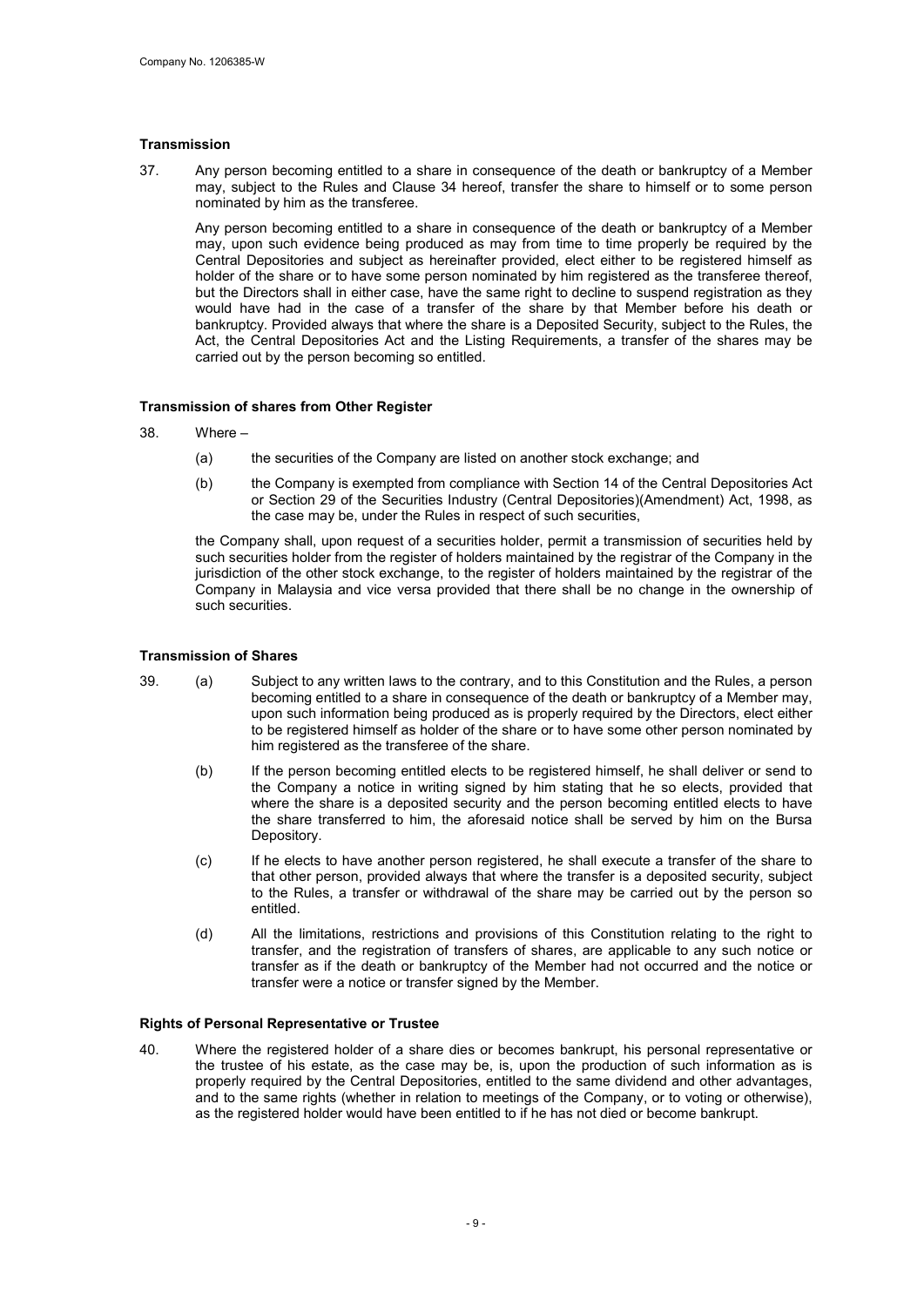#### Forfeiture of Shares

- 41. (a) If a Member fails to pay the whole or any part of a call or instalment of a call on the day appointed for payment of the call or instalment, the Directors may, at any time thereafter during such time as any part of the call or instalment remains unpaid, serve a notice on him requiring payment of so much of the call or instalment as is unpaid, together with any interest or compensation which may have accrued.
	- (b) The notice shall name a further day (not earlier than the expiration of 14 days from the date of service of the notice) on or before which the payment required by the notice is to be made and shall state that, in the event of non-payment at or before the time and place appointed, the shares in respect of which the call was made will be liable to be forfeited.
- 42. (a) If the requirements of a notice served under Clause 41 are not complied with, any share in respect of which the notice has been given may at any time thereafter, before the payment required by the notice has been made, be forfeited by a resolution of the Directors to that effect.
	- (b) Such a forfeiture shall include all dividends declared in respect of the forfeited shares and not actually paid before the forfeiture. A notice of forfeiture shall be sent to the Member within 14 days of the forfeiture.

#### Sale of Forfeited Shares

43. Subject to any lien for amounts not presently payable (if any), any residue of the proceeds of forfeited shares sold, re-allotted or otherwise disposed of, after the satisfaction of the unpaid calls and accrued interest and expenses, shall be paid to the person whose shares have been forfeited, or his executors, administrators, assignees, guardians or receivers or the committee of his estate or as he directs.

#### Standing of Member whose Shares have been Forfeited

44. A Member whose shares have been forfeited ceases to be a Member in respect of the forfeited shares, but remains liable to pay to the Company all money that, at the date of forfeiture, was payable by him to the Company in respect of the shares (including interest at the rate of eight per centum per annum from the date of forfeiture until the date of payment, on the money for the time being unpaid if the Directors think fit to enforce payment of the interest or compensation), and his liability shall cease if and when the Company receives payment in full of all the money (including interest) so payable in respect of the shares.

#### Proof of Forfeiture

45. A statutory declaration declaring that the person making the declaration is a Director or a secretary of the Company, and that a share in the Company has been duly forfeited on a date stated in the declaration, shall be conclusive evidence of the facts stated in the declaration as against all persons claiming to be entitled to the share.

#### Consideration Received on Sale of Forfeited Shares

- 46. (a) The Company may receive the consideration (if any) given for a forfeited share on any sale or disposition of the share and may execute a transfer of the share in favour of the person to whom the share is sold or disposed of.
	- (b) Upon the execution of the transfer, the transferee shall be registered as the holder of the share and is not bound to see to the application of any money paid as consideration.
	- (c) The title of the transferee to the share is not affected by any irregularity or invalidity in connection with the forfeiture, sale or disposal of the share.
	- (d) The balance of the consideration (after deducting all unpaid calls and instalments and accrued interest) shall be paid to the Member whose shares have been forfeited, or to his executors, administrators or assignees or as he directs.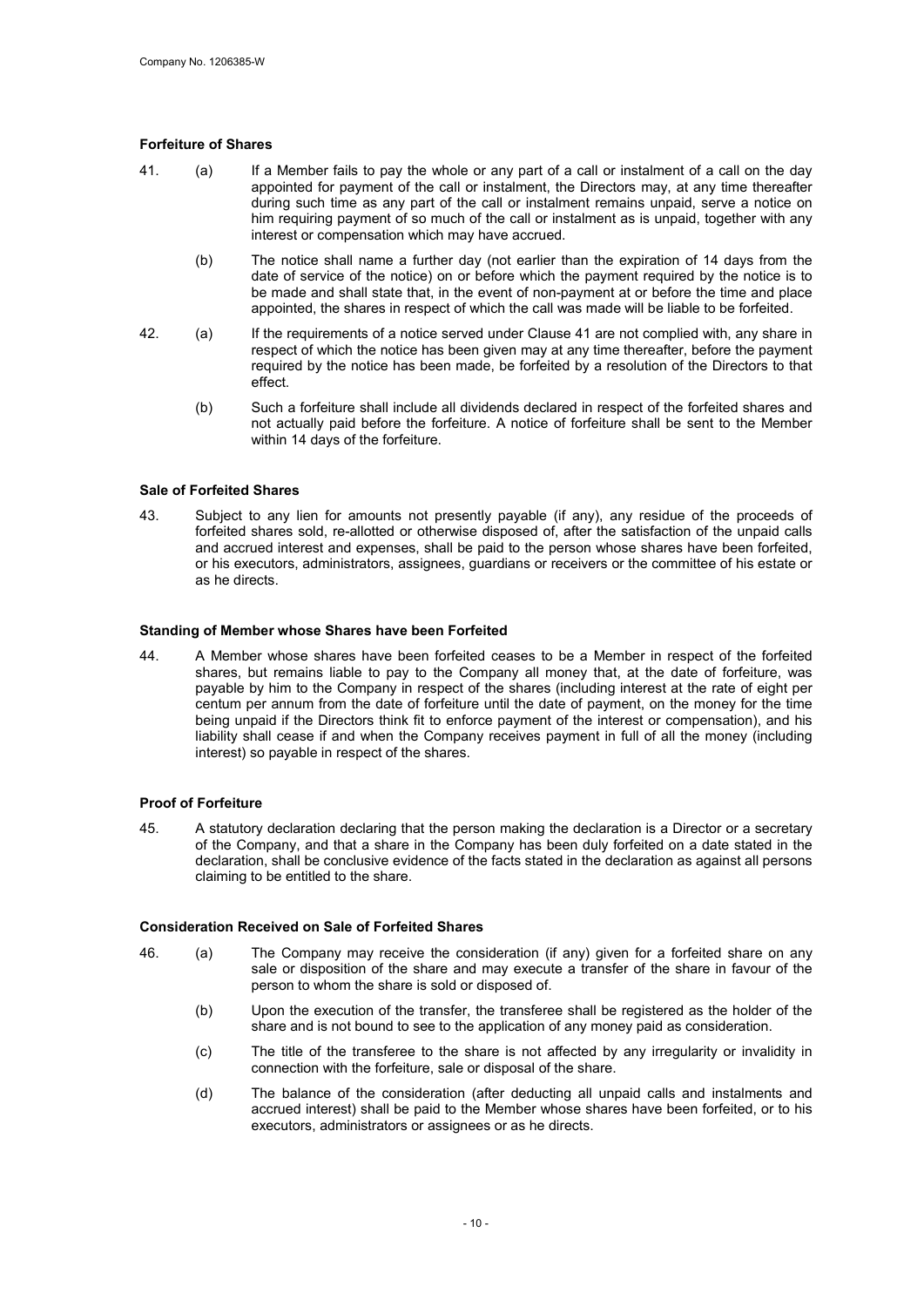#### Non-Payment of Sums Payable at Fixed Times

47. The provisions of this Constitution as to forfeiture apply in the case of non-payment of any sum which, by the terms of issue of a share, becomes payable at a fixed time, as if that sum had been payable by virtue of a call duly made and notified.

#### Conversion of Shares into Stock

- 48. The company may, by Special Resolution, convert all or any of its paid-up shares into stock and reconvert any stock into paid up shares of any nominal value.
- 49. (a) Subject to paragraph (b), where shares have been converted into stock, the provisions of this Constitution relating to the transfer of shares shall apply, so far as they are capable of application, to the transfer of the stock or of any part of the stock.
	- (b) The Directors may fix the minimum amount of stock transferable and may restrict or forbid the transfer of fractions of that minimum.

#### Rights of Holders of Stock

- 50. (a) The holders of stock have, according to the amount of the stock held by them, the same rights, privileges and advantages as regards dividends, voting at meetings of the Company and other matters as they would have if they held the shares from which the stock arose.
	- (b) Notwithstanding Clause 50(a), no such privilege or advantage (except participation in the dividends and profits of the Company and in the assets of the Company on winding up) shall be conferred by any amount of stock which would not, if existing in shares, have conferred that privilege or advantage.
- 51. The provisions of this Constitution that are applicable to paid-up shares apply to stock, and references in those provisions to share and shareholder shall be read as including references to stock and stockholder, respectively.

#### Overseas Branch Register

- 52. (a) The Company may establish and keep in any place outside Malaysia a branch register of its Members in accordance with Section 53 of the Act.
	- (b) Subject to the Act and this Constitution, any such register shall be established and kept in such manner as the Directors may from time to time determine.
	- (c) For the purpose of any branch register, the Directors may empower any officer of the Company or other person or persons or committee ('Local Authority') to keep the register in such manner and subject to such Clause as the Directors may from time to time prescribe or allow, and may delegate to any such Local Authority the duty of examining and passing or refusing transfers and transmissions and approving or refusing to approve transfers of shares.
- 53. The Local Authority shall from time to time transmit to the Registered Office copies of every entry on any branch register as required by Section 53 of the Act.

#### Records of Depositors

- 54. The Company shall request the Bursa Depository, in accordance with the Rules, to issue a Record of Depositors to whom notices of general meeting shall be given by the Company.
	- (a) The Company shall request the Bursa Depository, in accordance with the Rules, to issue a Record of Depositors, as at the latest date which is reasonably practicable which shall in any event be not less than three (3) Market Days before the general meeting (hereinafter referred to as "the General Meeting Record of Depositors"). The Record of Depositors shall be the final record of all depositors who shall be deemed to be the registered holders of ordinary shares of the Company eligible to attend, speak and vote at such meetings.
	- (b) Subject to the Securities Industry (Central Depositories) (Foreign Ownership) Regulations, 1996 (where applicable), a Depositor shall not be regarded as a Member entitled to attend any general meeting and to speak and vote thereat unless his name appears in the General Meeting Record of Depositors.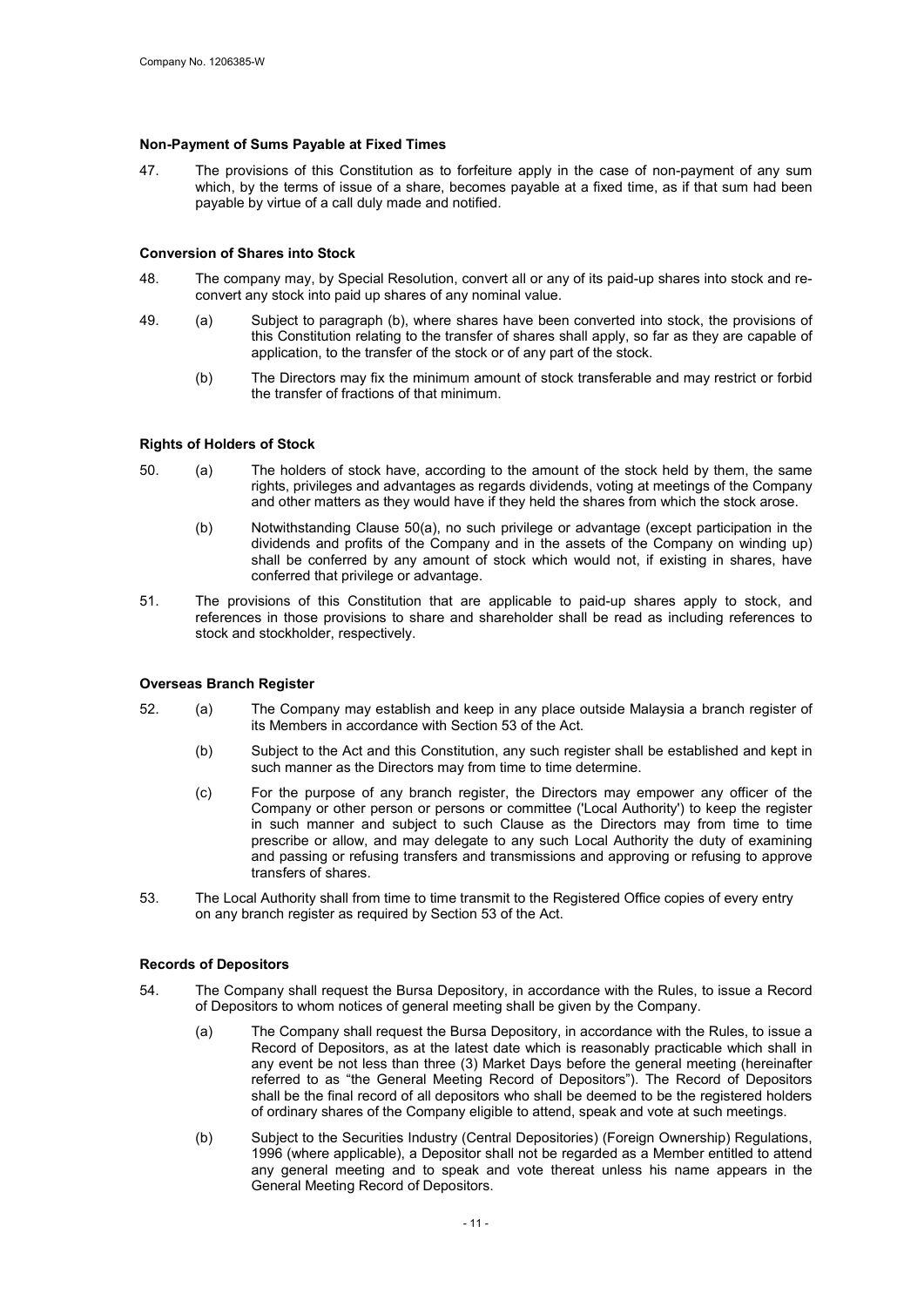#### Alteration of Capital

- 55. The Company may by Special Resolution
	- (a) consolidate and divide all or any of its share capital, the proportion between the amount paid and the amount, if any, unpaid on each subdivided share shall be the same as it was in the case of the share from which the subdivided share is derived;
	- (b) convert all or any of its paid-up shares into stock and may reconvert that stock into paidup shares; or
	- (c) subdivide its shares or any of the shares, whatever is in the subdivision, the proportion between the amount paid and the amount, if any, unpaid on each subdivided share shall be the same as it was in the case of the share from which the subdivided share is derived.

#### New Shares to Rank Equally

56. Unless otherwise provided by this Constitution or by the terms of issue, new shares created upon an increase in the Company's share capital shall rank equally with and carry the same rights as the existing shares.

#### Reduction in Share Capital

- 57. Subject to the Act, the Company may reduce its share capital by
	- (a) a Special Resolution and confirmation by the Court in accordance with section 116 of the Act; or
	- (b) a Special Resolution supported by a solvency statement in accordance with section 117 of the Act.

#### Share Buy-back

58. The Company shall have the power subject to and in accordance with the provisions of the Act and any rules, regulations and guidelines thereunder issued by the Securities Exchange and any other relevant authorities in respect thereof for the time being in force to purchase its own shares and thereafter to deal with the shares purchased in accordance with the provisions of the Act and any rules, regulations and guidelines thereunder issued by the Securities Exchange and any other relevant authorities in respect thereof.

#### Annual and Extraordinary General Meetings

- 59. (a) Subject to the Act, the Company shall hold a general meeting to be called the annual general meeting once in every calendar year within six (6) months of the Company's financial year end and not more than fifteen (15) months after the holding of the last annual general meeting.
	- (b) A general meeting other than the annual general meeting will be called an extraordinary general meeting.

#### Directors May Convene General Meeting

60. The Directors may whenever they think fit convene an extraordinary general meeting.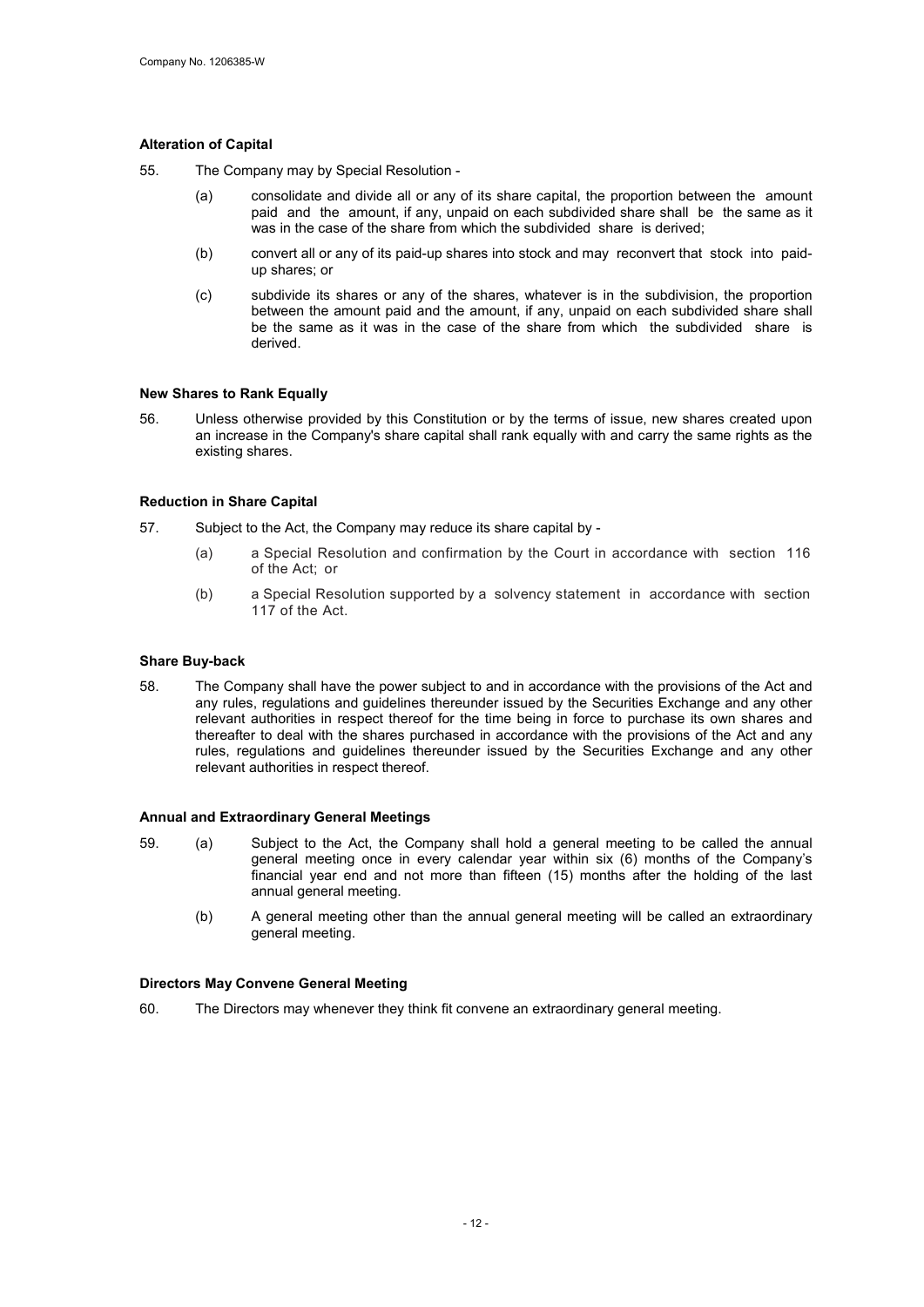#### Notice of Meetings

61. The notices convening meetings shall specify the place, day and hour of the meeting, and shall be given to all shareholders at least fourteen (14) days before the meeting or twenty one (21) days before the meeting where any Special Resolution is to be proposed or where it is an annual general meeting.

Any notice of a meeting called to consider special business shall be accompanied by a statement regarding the effect of any proposed resolution in respect of such special business.

At least fourteen (14) days' notice or twenty one (21) days' notice in the case where any Special Resolution is proposed or where it is the annual general meeting, of every such meeting shall be given by advertisement in at least one (1) nationally circulated Bahasa Malaysia or English daily newspaper and in writing to each stock exchange upon which the company is listed.

#### Special Business

62. In this Constitution, "special business" means -

- (a) any business to be transacted at an extraordinary general meeting; and
- (b) any business to be transacted at an annual general meeting other than the declaring of dividends, the consideration of accounts and the reports of the Directors and auditors, the election of directors in place of those retiring, the appointment and fixing of remuneration of the auditors and approving the Directors' fees and benefits.

#### Quorum at General Meetings

- 63. No business shall be transacted at any general meeting unless a quorum of Members is present at the time when the meeting proceeds to business -
	- (a) Subject to this Constitution, two (2) Members present in person constitute a quorum at any meeting of Members, and
	- (b) For the purpose of determining whether a quorum is present, a person attending as a proxy, or representing a corporation which is a Member, will be deemed to be a Member.

#### Absence of Quorum

- 64. If a quorum is not present within half an hour from the time appointed for the meeting
	- (a) Where the meeting was convened upon the requisition of Members the meeting shall be dissolved; or
	- (b) in any other case
		- (i) the meeting stands adjourned to such day, and at such time and place, as the Directors determine or, if no determination is made by the Directors, to the same day in the next week at the same time and place; and
		- (ii) if at the adjourned meeting a quorum is not present within half an hour from the time appointed for the meeting - the meeting shall be dissolved.

#### Chairman of General Meetings

65. The Chairman (if any) of the board of Directors or in his absence, a Deputy Chairman (if any) shall preside as Chairman at every meeting. If there is no such Chairman or Deputy Chairman or if at any meeting neither the Chairman nor a Deputy Chairman is present within fifteen (15) minutes after the time appointed for holding the meeting or if neither of them is willing to act as Chairman, the Directors present shall choose one (1) of the member of the board of Directors to act or if one (1) Director only is present he shall preside as Chairman if he is willing to act. If no Director chosen who shall be willing to act, the Member(s) or proxy(ies) present and entitled to vote shall elect one (1) among themselves to be the Chairman of the meeting.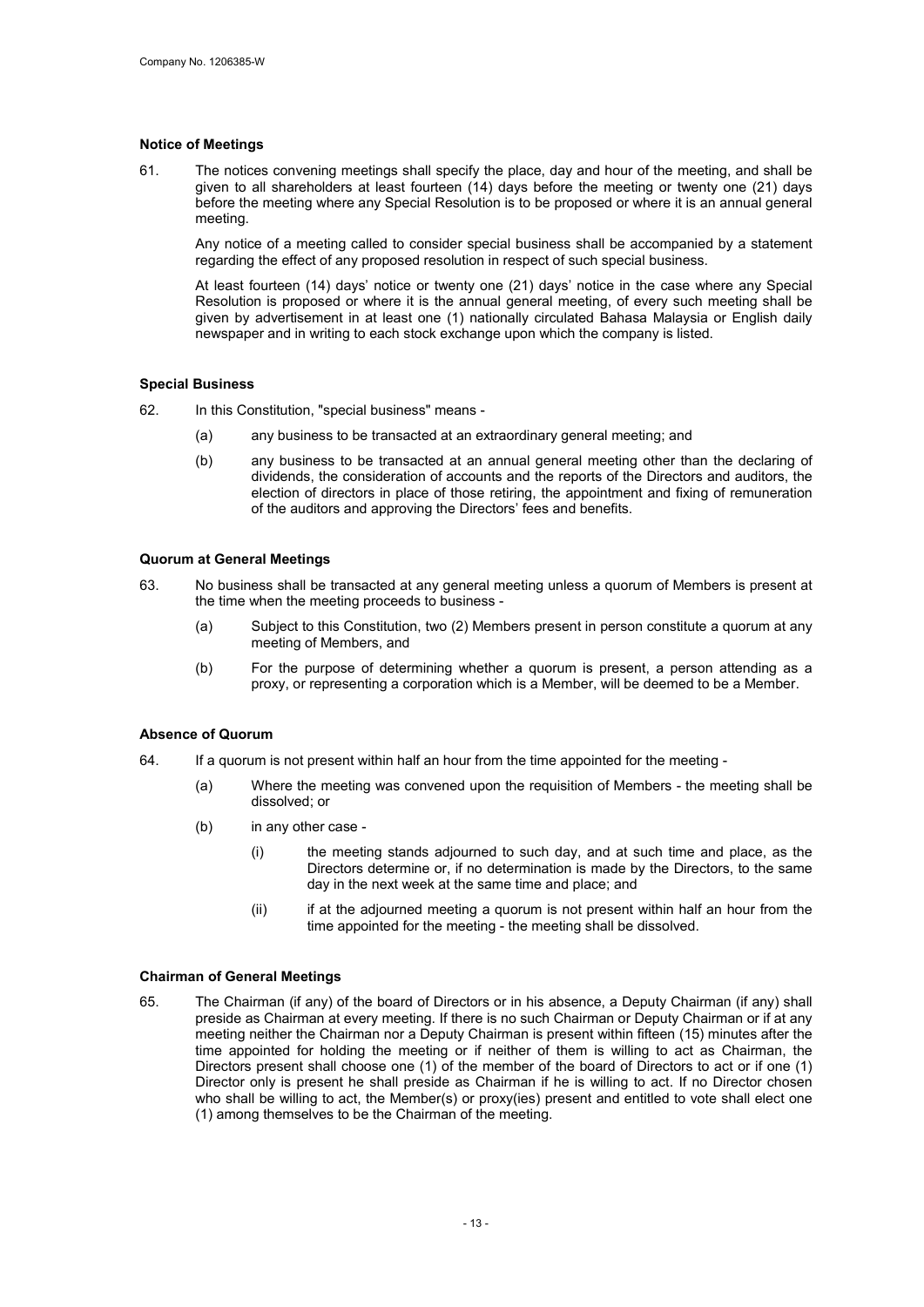#### Adjournments

- 66. (a) The chairman may with the consent of any meeting at which a quorum is present and shall if so directed by the meeting, adjourn the meeting from time to time and from place to place, but no business shall be transacted at any adjourned meeting other than the business left unfinished at the meeting from which the adjournment took place.
	- (b) When a meeting is adjourned for 30 days or more, notice of the adjourned meeting shall be given as in the case of an original meeting.
	- (c) Except as provided by paragraph (b), it is not necessary to give any notice of any adjournment or of the business to be transacted at an adjourned meeting.

#### Voting at General Meetings

67. At any general meeting all resolutions set out in the notice or in any notice of resolution which may properly be moved and is intended to be moved at any general meeting which are put to the vote of the meeting shall be decided by poll. The poll may be conducted manually using voting slips or electronically using various forms of electronic voting devices. Such votes shall be counted by the poll administrator, and verified by the scrutineers, as may be appointed by the Chairman of the meeting for the purpose of determining the outcome of the resolution(s) to be decided on poll. Every question submitted to a meeting which is not a resolution set out in the notice of meeting shall be decided by a show of hands, and in the case of an equality of votes the Chairman shall have a casting vote in addition to the vote or votes to which he may be entitled as a Member. A proxy shall be entitled to vote on a show of hands on any question at any general meeting. On a resolution to be decided on a show of hands, a holder of ordinary shares or preference shares who is personally present and entitled to vote shall be entitled to one(1) vote.

#### Polls

68. A poll demanded on the election of a chairman or on a question of adjournment shall be taken immediately.

#### Chairman's Casting Vote

69. In the case of an equality of votes, the chairman of the meeting at which the poll is taken shall be entitled to a casting vote.

#### Right to Vote

- 70. Subject to any rights or restrictions for the time being attached to any class or classes of shares
	- (a) a holder of ordinary shares is entitled to be present and to vote at any general meeting of the Company;
	- (b) at meetings of Members or classes of Members each Member entitled to vote may vote in person or by proxy or attorney; and
	- (c) on a poll every Member present in person or by proxy or attorney has one vote for each share he holds and every person present who is a representative of a Member has one vote for each share the Member holds.

#### Members of Unsound Mind or Bankrupt

71. If a Member is of unsound mind or is a person whose person or estate is liable to be dealt with in any way under the law relating to mental health, his committee or trustee or such other person as properly has the management of his estate may exercise any rights of the Member in relation to a general meeting as if the committee, trustee or other person were the Member.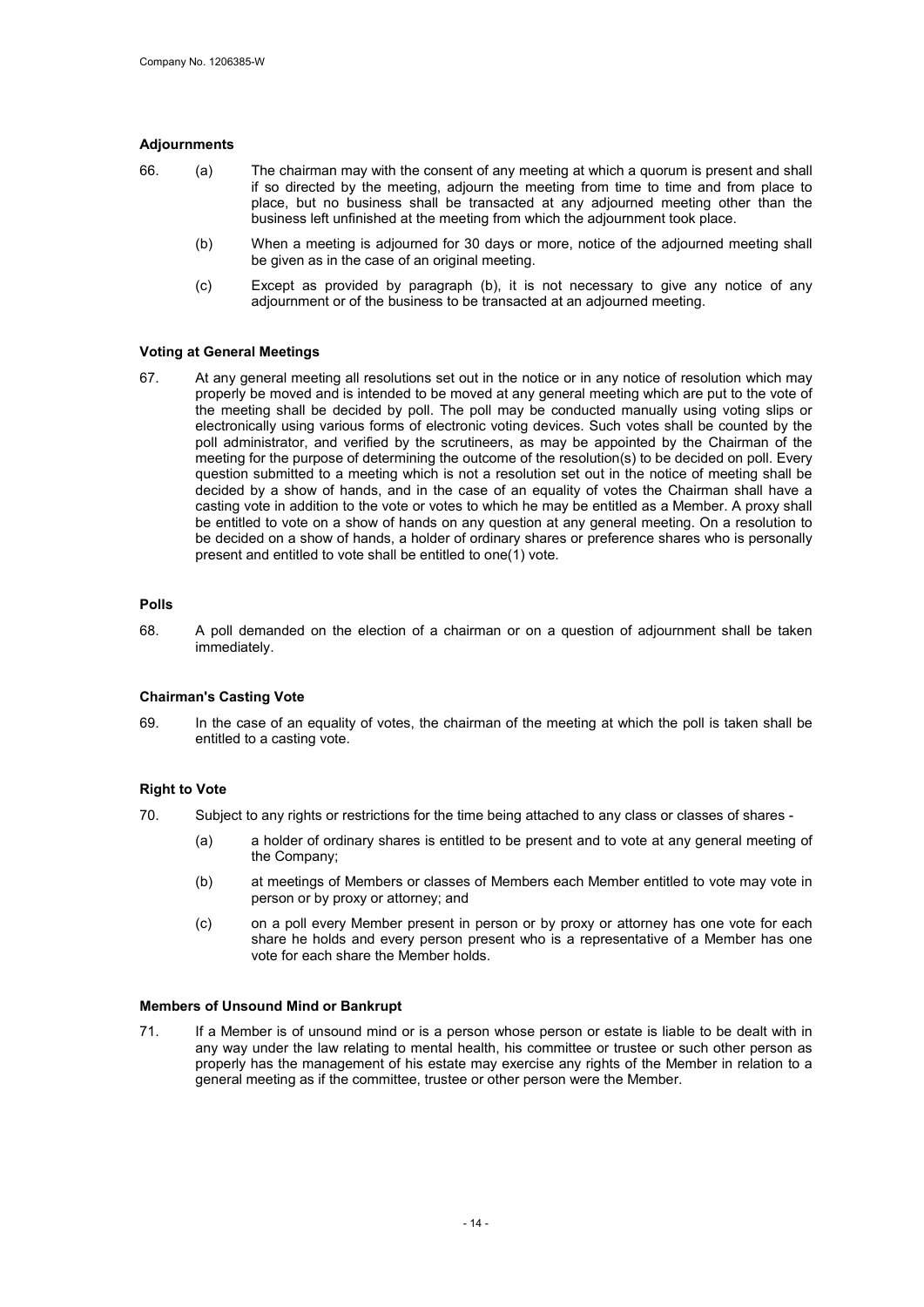#### Unpaid Calls

- 72. (a) Subject to Clause 54 a Member is entitled to vote at a general meeting in respect of any share or shares upon which other sums presently payable by him in respect of shares in the Company have been paid.
	- (b) Delete.

#### Objections to Qualification of Voter

- 73. (a) An objection may be raised to the qualification of a voter only at the meeting or adjourned meeting at which the vote objected to is given or tendered.
	- (b) Any such objection shall be referred to the chairman of the meeting, whose decision is final.
	- (c) A vote not disallowed pursuant to such an objection is valid for all purposes.

#### Proxies

- 74. (a) Save for the Member who is an Exempt Authorised Nominee (refer to sub-Clause (c) below), a Member may appoint up to two proxies to attend at the same meeting. An instrument appointing a proxy shall be in writing under the hand of the appointor or of his attorney duly authorised in writing or, if the appointor is a corporation, either under seal or under the hand of an officer or attorney duly authorised. A proxy may but need not be a Member.
	- (b) An instrument appointing a proxy may specify the manner in which the proxy is to vote in respect of a particular resolution and, where an instrument of proxy so provides, the proxy is not entitled to vote on the resolution except as specified in the instrument. A proxy shall have the same rights as the Member to speak at the meeting.
	- (c) If a Member appoints two proxies to attend at the same meeting, the appointment shall be invalid unless he specifies the proportion of his shareholdings to be represented by each proxy.

Where a Member of the company is an authorised nominee as defined under the Central Depositories Act, it may appoint up to two proxies in respect of each Securities Account it holds with ordinary shares of the Company standing to the credit of the said Securities account.

Where a Member of the company is an Exempt Authorised Nominee which holds ordinary shares in the Company for multiple beneficial owners in one Securities Account ("Omnibus Account"), there is no limit to the number of proxies which the Exempt Authorised Nominee may appoint in respect of each Omnibus Account it holds.

(d) An instrument appointing a proxy will be deemed to confer authority to agree to a meeting being convened by shorter notice than is required by the Act or by this Constitution and to a resolution being proposed and passed as a Special Resolution at a meeting of which less than twenty one (21) days' notice has been given and authority to demand or join in demanding a poll.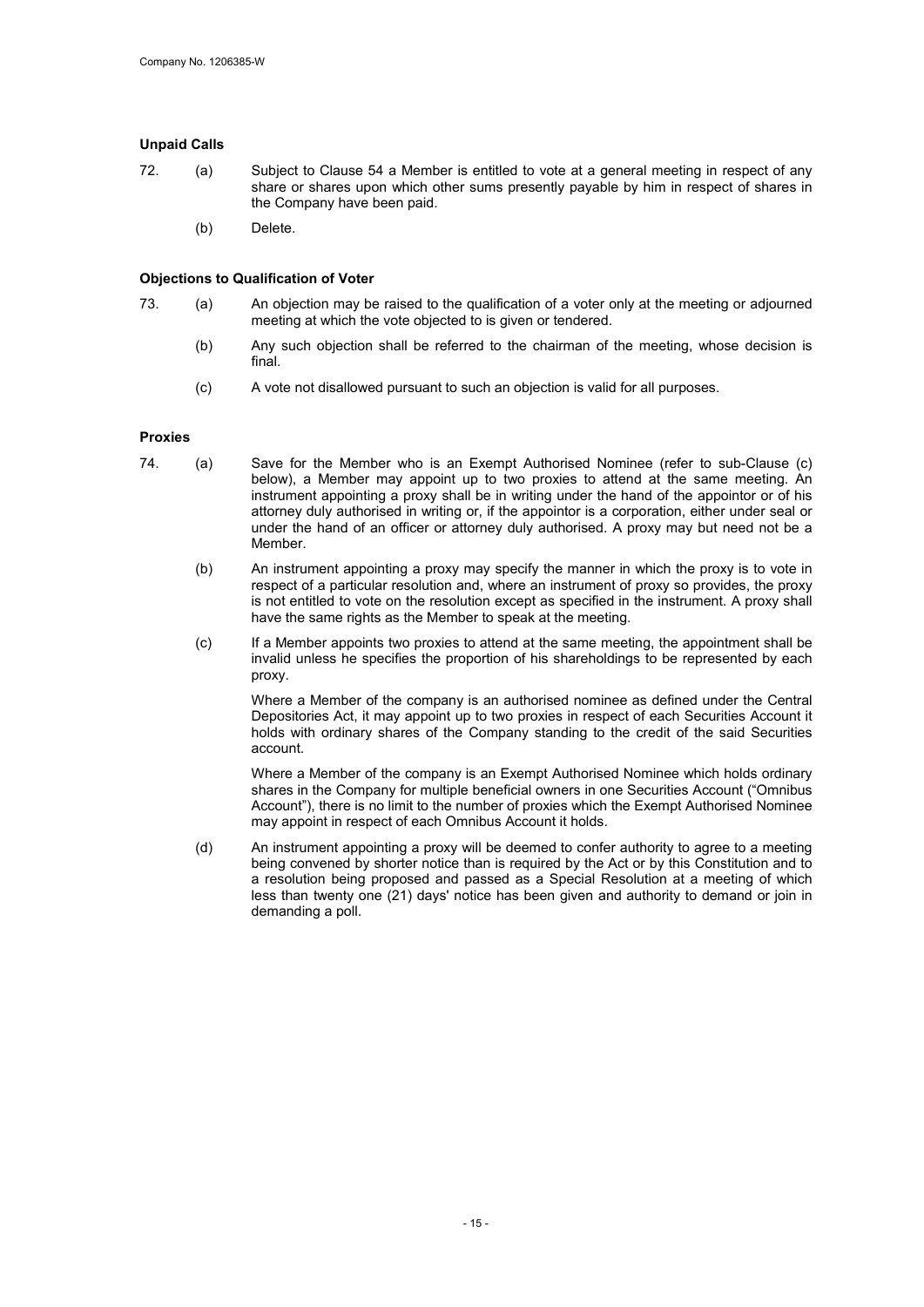(e) An instrument appointing a proxy shall be in the following form or in a form that is as similar to the following form as the circumstances allow –

#### CWG Holdings Berhad

I/we, [name of Member] of [address], being a Member/Members of the Company, appoint [name of proxy] of [address] or, in his absence, [name of proxy] of [address] or, in his absence, the Chairman of the meeting, as my/our proxy to vote for me/us on my/our behalf at the\*annual/extraordinary general meeting of the Company to be held on [date] and at any adjournment of that meeting.

This instrument of proxy entitles my proxy to vote in respect of \*all/[proportion of shareholding] of my shareholding in the Company.

‡ This form is to be used \*in favour of/against the resolution.

Signed this day of , 20

- Strike out whichever is not desired.
- ‡ To be inserted if desired.

#### Proxy to be Deposited at Registered Office

75. An instrument appointing a proxy will not be treated as valid unless the instrument and the power of attorney or other authority (if any) under which the instrument is signed or a notarially certified copy of that power or authority, is or are deposited, not less than 48 hours before the time for holding the meeting or adjourned meeting at which the person named in the instrument proposes to vote, at the Registered Office of the Company or at such other place as is specified for that purpose in the notice convening the meeting.

#### Death, Unsoundness of Mind, etc of Principal

76. A vote given in accordance with the terms of an instrument of proxy or of a power of attorney is valid despite the previous death or unsoundness of mind of the principal, the revocation of the instrument (or of the authority under which the instrument was executed) or of the power, or the transfer of the share in respect of which the instrument or power is given, if no intimation in writing of the death, unsoundness of mind, revocation or transfer has been received by the Company at the Registered Office before the commencement of the meeting or adjourned meeting at which the instrument is used or the power is exercised.

#### Number of Directors

- 77. (a) Until the Company determines otherwise, there shall be at least two (2) but not more than eleven (11) Directors. The first Directors of the Company are Tan Kang Ming and Yew Li Fang.
	- (b) The Company may, by Ordinary Resolution, increase or reduce the maximum number of Directors.

#### Retirement of Directors by Rotation and Re-election

- 78. (a) At each annual general meeting of the Company, one third of the Directors or, if their number is not three (3) or multiple of three (3), then the number nearest one third, shall retire from office.
	- (b) Every Director shall retire from office at least once every three (3) years.
	- (c) The Directors to retire at each annual general meeting shall be those who have been longest in office since their last election and, as between persons who became Directors on the same day, those to retire shall (unless they otherwise agree among themselves) be determined by lot.
	- (d) A retiring Director is eligible for re-election.
	- (e) An election of Directors shall take place each year.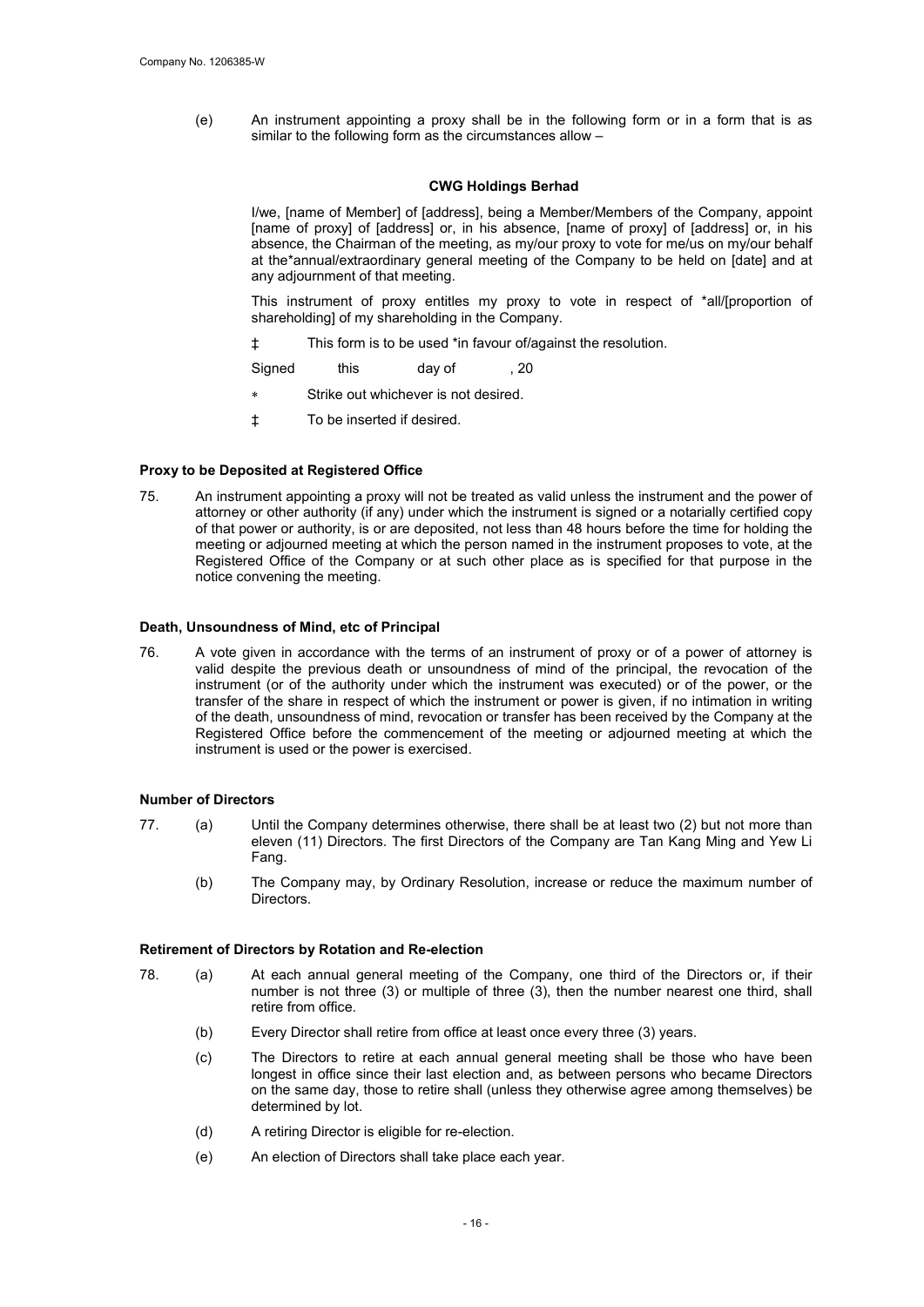#### Casual Vacancies, Further Appointments and Removal

- 79. (a) The Directors may at any time appoint any person to be a Director, either to fill a casual vacancy resulting from Section 208(1) of the Act, or as an addition to the existing Directors, but so that the total number of Directors does not at any time exceed the number determined in accordance with this Constitution.
	- (b) Any Director so appointed holds office only until the next annual general meeting and is then eligible for re-election.
	- (c) Subject to Section 206(1)(b) of the Act, the Company may by Ordinary Resolution remove any Director before the expiration of his period of office, and may by Ordinary Resolution appoint another person in his stead.
	- (d) The continuing Directors may act notwithstanding any vacancy in their body, but so that if the number of Directors shall be less than the minimum number before specified, they shall not act other than appointing a Director or Directors, or calling a General Meeting of the Company until the number of Directors has been made up to the said minimum.

#### Notice of Nominations

- 80. (a) Subject to paragraph (b), a person (other than a Director retiring in accordance with Clause 78) is not eligible for election to the office of Director unless the Member intending to propose him has, at least eleven (11) clear days before the meeting, left at the Registered Office of the Company a notice in writing duly signed by the nominee, giving his consent to the nomination and signifying his candidature for the office, or the intention of such Member to propose him.
	- (b) In the case of a person recommended by the Directors for election, only nine (9) clear days' notice is necessary.
	- (c) Notice of each candidature for election to the board of Directors shall be served on the Members at least seven (7) days before the meeting at which the election is to be considered.

#### Remuneration of Directors

- 81. (a) Subject to this Constitution, the Company shall annually at its Annual General Meeting determine the Directors' fees and benefits to be paid to the Directors and that the Directors' fees and benefits will be divided among the Directors in such proportions and manner as the Directors may determine and, in default of such determination, equally.
	- (b) That Directors' fees will accrue from day to day.
	- (c) Fees payable to non-executive Directors shall be a fixed sum and not by way of a commission based on, or percentage of, profits or turnover.
	- (d) Fees payable to Directors may not be increased except pursuant to an Ordinary Resolution passed in general meeting and unless notice of the proposed increase has been given in the notice convening the meeting.
- 82. Subject to this Constitution, the executive directors may be paid such remuneration as is from time to time determined by the Board provided that the remuneration payable shall not include a commission payable on, or percentage of, turnover.
- 83. The Directors may grant special remuneration to any Director who (on request by the Directors) is willing to -
	- (a) render any special or extra services to the Company; or
	- (b) to go or reside outside his country of domicile or residence in connection with the conduct of any of the Company's affairs.

Such special remuneration may be paid to such Director in addition to or in substitution for his ordinary remuneration as a Director, and may be paid in a lump sum or by way of salary, or by a percentage of profits, or by all or any of such methods but shall not include (where such special remuneration is paid by way of salary) a commission on or a percentage of turnover.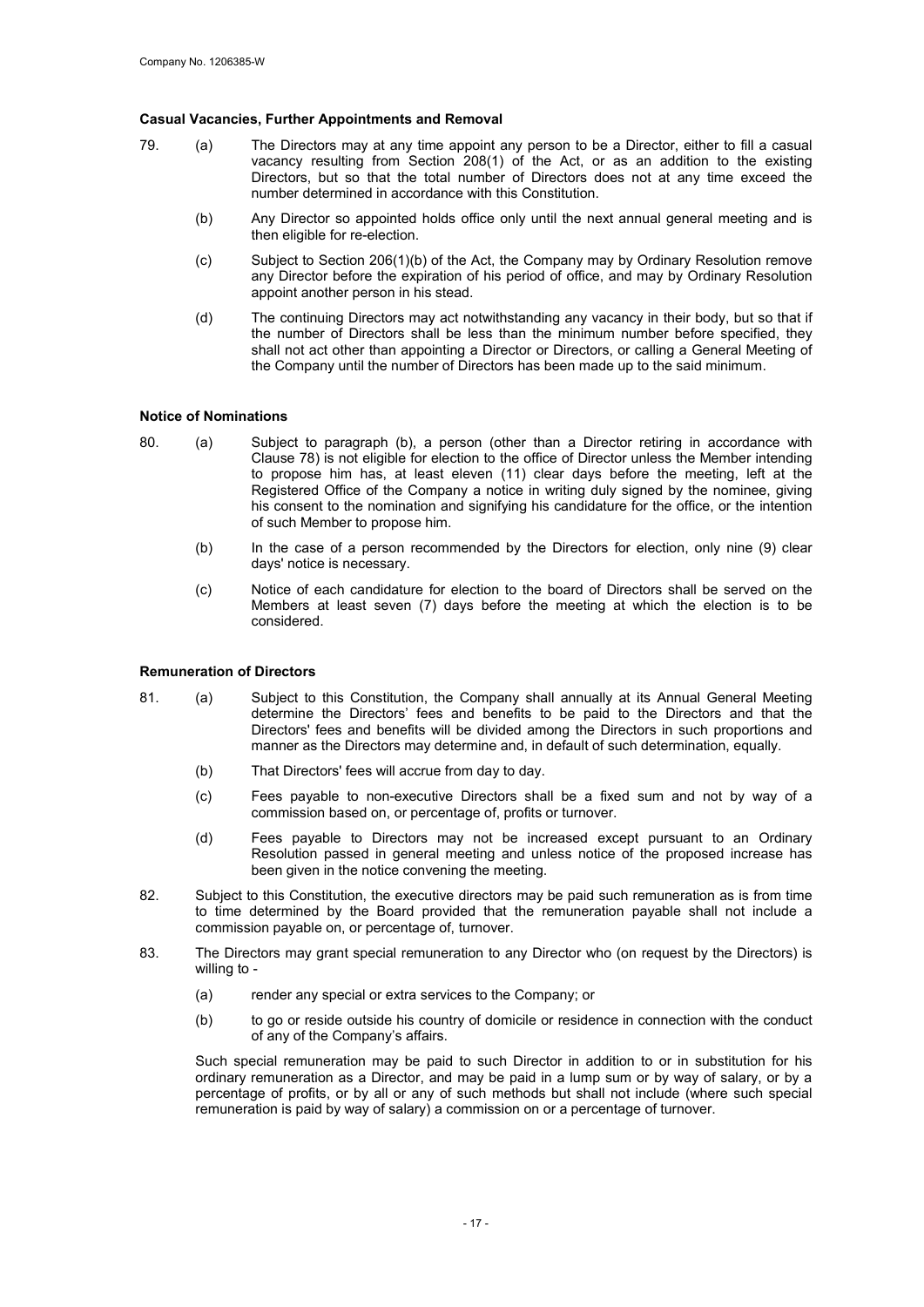#### Share Qualifications

84. A Director is not required to have any share qualifications.

#### Office of Director to Become Vacant

85. The office of a Director shall become vacant if during his term of office, the Director -

- (a) resigns his office by a written notice to the Company at its registered office;
- (b) has retired in accordance with Clause 78 but is not re-elected;
- (c) is removed from office pursuant to section 206 of the Act;
- (d) becomes disqualified from being a director under sections 198 or 199 of the Act;
- (e) becomes of unsound mind or a person whose person or estate is liable to be dealt with in any way under the Mental Health Act 2001;
- (f) dies; or
- (g) is absent from more than 50% of the total board of directors' meetings held during the financial year.

#### Powers of Directors

- 86. (a) Subject to the Act and to this Constitution, the business of the Company will be managed by the Directors, who may pay all expenses incurred in promoting and forming the Company, and may exercise all such powers of the Company as are not, by the Act or by this Constitution, required to be exercised by the Company in general meeting.
	- (b) Without limiting the generality of paragraph (a), but subject to paragraph (c), the Directors may exercise all the powers of the Company to borrow money, to charge any property or business of the Company or all or any of the uncalled capital and to issue debentures or give any other security for a debt, liability or obligation of the Company or of any other person.

The Directors may exercise all the powers of the Company to guarantee and give guarantees or indemnities for the payment of money, the performance of contracts or obligations or for the benefits or interests of the Company or its subsidiaries.

(c) The Directors shall not borrow any money, or mortgage or charge any undertaking or property or the uncalled capital of the Company, or issue debentures or other Securities whether outright or as security for any debt, liability or obligation of an unrelated third party.

#### Directors' and Employee's Benefits

- 87. Subject to the Act, the Directors may
	- (a) procure the establishment and maintenance of or participation in or contribution to any non-contributory or contributory pension or superannuation fund, scheme or arrangement or life assurance scheme or arrangement for the benefit of; or
	- (b) pay, provide for or procure the grant of donations, gratuities, pensions, allowances, bonuses, loans, credit, benefits or emoluments to; or
	- (c) procure the establishment and subsidy of or subscription and support to any institutions, associations, clubs, funds or trusts calculated to advance the interests and well being of or for the benefit of; or
	- (d) pay for or towards the insurance of,

any Directors (whether or not he holds or has held any executive office or employment with the Company), officers and employees and former Directors of the Company, officers and employees  $\sim$ f-

- (i) the Company; or
- (ii) any body corporate which is or has been a Subsidiary of the Company,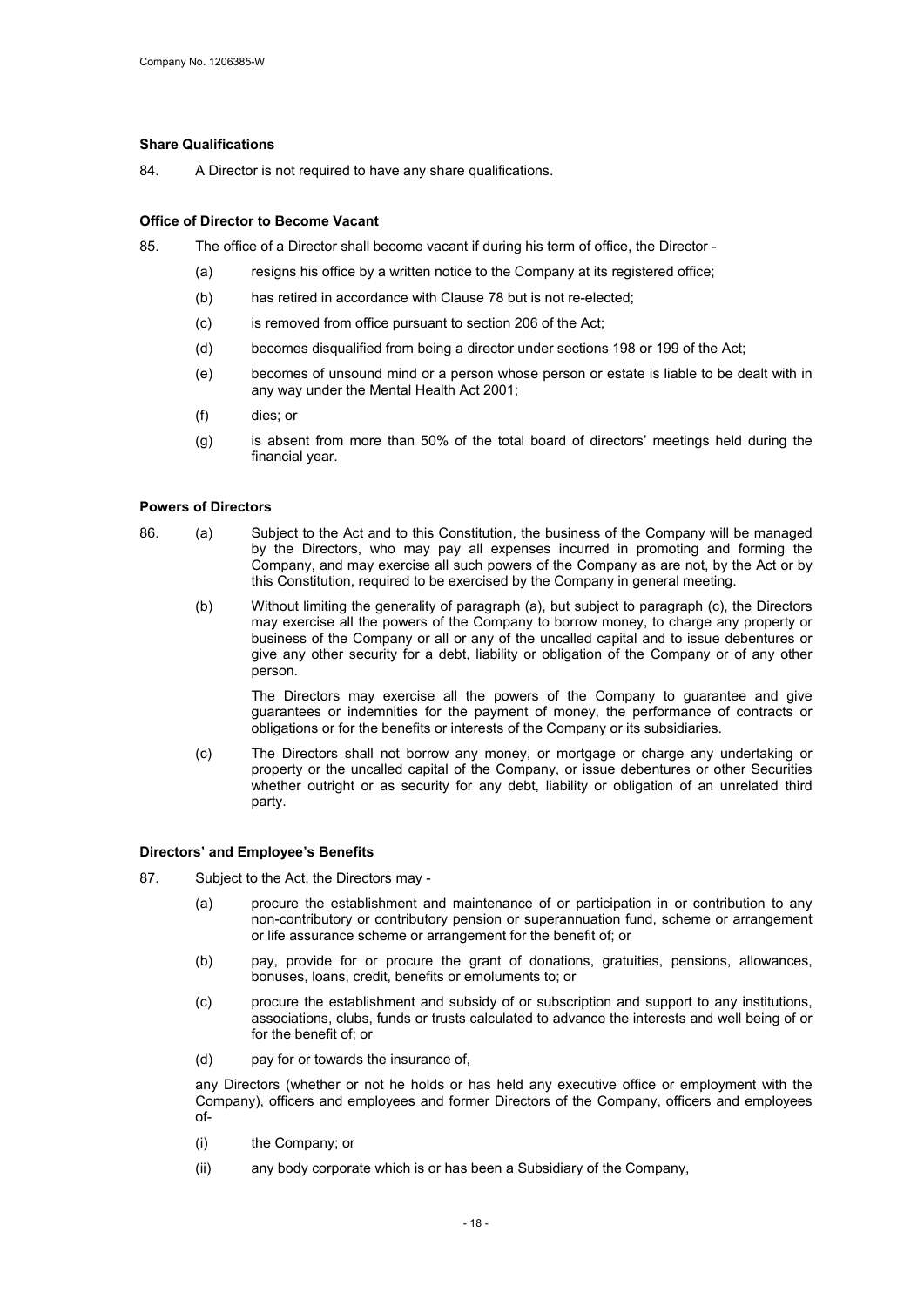and any Member of his family (including, a spouse and former spouse, his child and parents) or any person who is or was dependent on him.

- 88. The Directors may establish, maintain and give effect to any scheme approved by the Company in general meeting for the allotment of or the grant of options to subscribe for shares of the Company to any Directors, officers or employees of:-
	- (a) the Company; or
	- (b) any body corporate which is or has been a Subsidiary of the Company to exercise all the powers given to them by such scheme (including without limitation) any power to alter or add to the provisions of such scheme) and this Constitution shall be deemed to be modified as far as may be necessary to give effect to such scheme for the time being in force in respect of any share or shares for the time being in issue or under option subject to such scheme.
- 89. The Directors may procure that any of the matters referred to in this Constitution, subject to the Act and any other relevant statutory provisions, be done by the Company either alone or in conjunction with any other person.

#### Appointment of Attorneys

- 90. (a) The Directors may, by power of attorney, appoint any person or persons to be the attorney or attorneys of the Company for such purposes, with such powers, authorities and discretions (being powers, authorities and discretions vested in or exercisable by the Directors), for such period and subject to such conditions as they think fit.
	- (b) Any such power of attorney may contain such provisions for the protection and convenience of persons dealing with the attorney as the Directors think fit and may also authorise the attorney to delegate all or any of the powers, authorities and discretions vested in him.

#### Cheques, Promissory Notes, Etc

91. All cheques, promissory notes, bankers drafts, bills of exchange and other negotiable instruments, and all receipts for money paid to the Company, shall be signed, drawn, accepted, endorsed or otherwise executed, as the case may be, by any two Directors or in such other manner as the Directors by resolution may determine.

#### Indemnity Against Company's Debts

92. Subject to the provisions of the Act, if the Directors or any of them or any other person becomes or is about to become personally liable for the payment of any sum primarily due from the Company as a result of being a surety for the Company, the Directors may execute or cause to be executed any mortgage, charge or security over or affecting the whole or any part of the assets of the Company by way of indemnity to secure the Directors or persons so becoming liable from any loss in respect of such liability.

#### Minutes of Meetings & Registers to be Kept

- 93. The Directors shall cause minutes of all proceedings of general meetings and of meetings of the Directors to be entered, within fourteen (14) days after the relevant meeting is held, in books kept for that purpose.
- 94. Except in the case of documents that are deemed to constitute minutes by virtue of Clause 105, those minutes shall be signed by the chairman of the meeting at which the proceedings took place or by the chairman of the next succeeding meeting.
- 95. Subject to the Act, any register, index, minutes book, book of account or other book required to be kept by this Constitution or the Act may be kept by making entries in bound books or by recording them in any other manner including (without limitation) by electronic means. In any cases in which bound books are not used, the Directors shall take reasonable precautions for protection against falsification and for facilitating its discovery, protection or reproduction.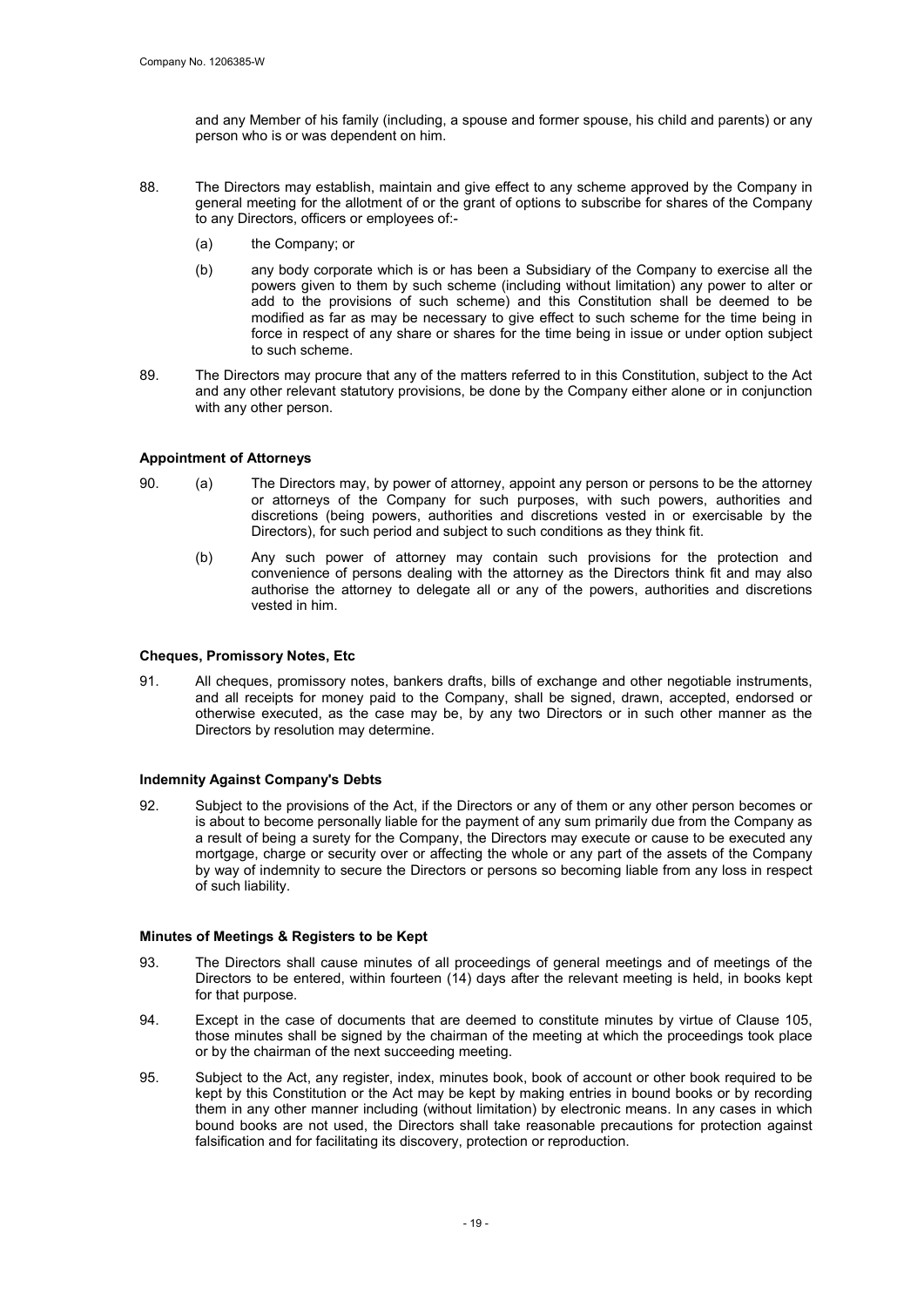96. The Directors shall comply with the Act in regard to keeping a register of Directors and secretaries, a register of substantial shareholders, a register of Directors' share and debenture holdings and such other registers (other than any which the Directors are already obliged to keep under this Constitution) as the Act may require the Company to keep.

#### Proceedings of Directors

- 97. (a) The Directors may meet together for the despatch of business and adjourn and otherwise regulate their meetings as they think fit.
	- (b) A Director may at any time, and a Secretary shall on the requisition of a Director, convene a meeting of the Directors.
	- (c) Without limiting the discretion of the Directors to regulate their meetings under paragraph (a), the Directors may, if they think fit, confer by radio, telephone, closed circuit television or other electronic means of audio or audio-visual communication whereby all the Directors participating in the meeting are able to hear each other and be heard for the entire duration of the meeting and a resolution passed by such a conference will, despite the fact that the Directors are not present together in one place at the time of the conference, be deemed to have been passed at a meeting of the Directors held on the day on which and at the time at which the conference was held. The provisions of this Constitution relating to proceedings of Directors apply so far as they are capable of application and with any necessary changes to such conferences.
	- (d) A Director participating in a meeting in the manner mentioned in (c) above may also be taken into account in ascertaining the presence of a quorum at the meeting. Any meeting held in such manner shall be deemed held at such place as shall be agreed upon by the Directors attending the meeting PROVIDED that at least one of the Directors present at the meeting was at such place for the duration of that meeting. All information and documents must be made equally available to all participants prior to or at/during the meeting.

#### Voting at Directors' Meetings

- 98. (a) Subject to this Constitution, questions arising at a meeting of Directors shall be determined by a majority of votes of Directors present and voting and any such decision will for all purposes be deemed a decision of the Directors.
	- (b) Every Director present at the meeting has one vote.
	- (c) Subject to paragraph (d), in case of an equality of votes, the chairman of the meeting has a casting vote.
	- (d) The chairman shall not have a casting vote if there are only two (2) Directors present at the meeting or if there are only two (2) Directors present at the meeting who are competent to vote on the question in issue.

#### Director May Hold Other Office or Contract with Company

- 99. (a) A Director may hold any other office or place of profit (except that of auditor) in the Company in conjunction with the office of Director and on such terms as to remuneration and otherwise as the Directors or the Company by resolution may determine.
	- (b) A Director of the Company may be or become a Director or other officer of or otherwise interested in any corporation promoted by the Company or in which the Company may be interested as a shareholder or otherwise and he will not be accountable to the Company for any remuneration or other benefits received by him as a Director or officer of or from his interest in the other corporation.

If a question arises at a meeting of Directors or of a committee of Directors as to the right of a Director to vote, the question may, before the conclusion of the meeting, be referred to the Chairman of the meeting and his ruling in relation to any Director other than himself shall be final and conclusive.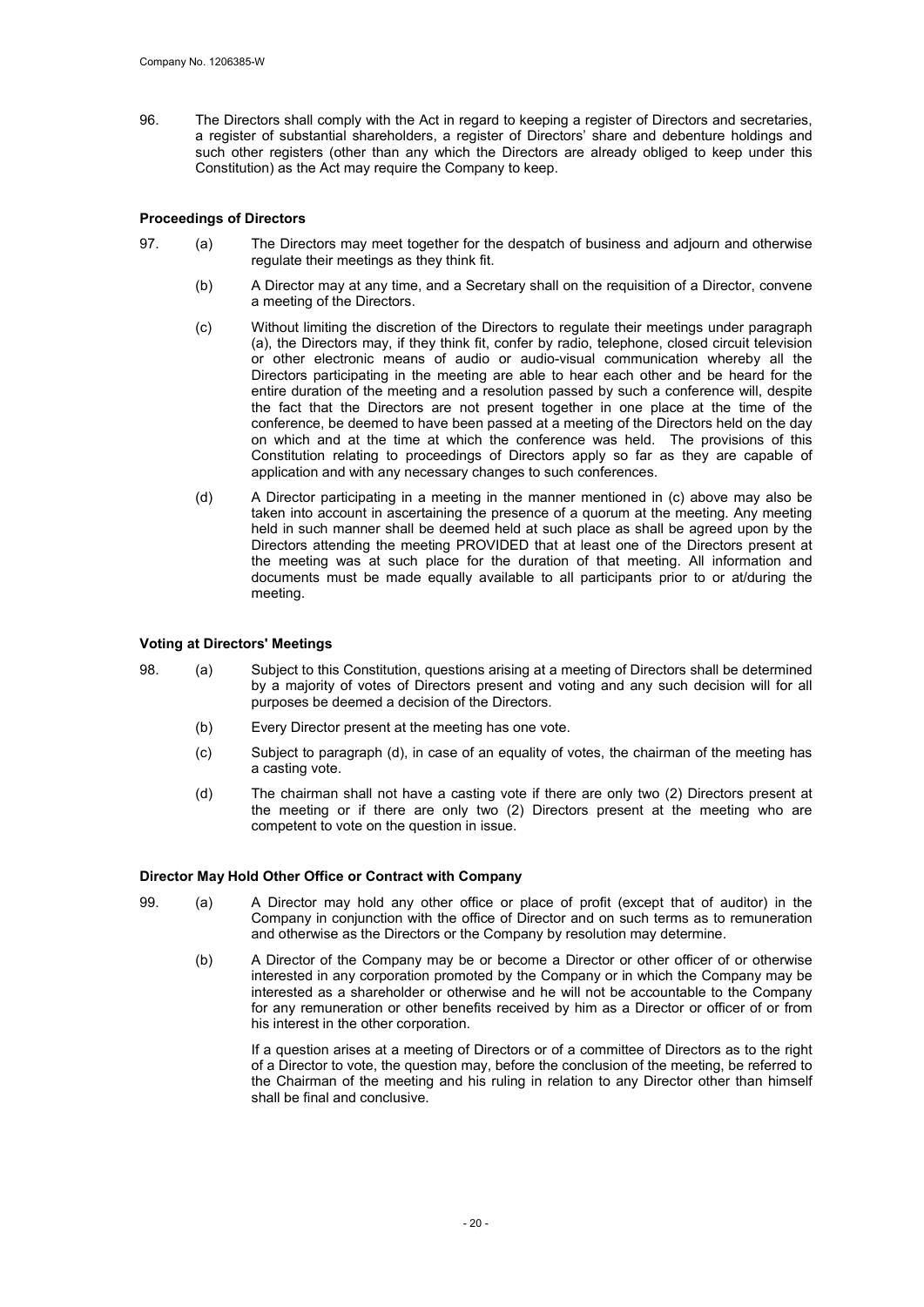- (c) A Director will not be disqualified by his office from contracting with the Company either as vendor, purchaser or otherwise nor will such a contract or any contract or arrangement entered into by or on behalf of the Company in which a Director is in any way, whether directly or indirectly, interested be avoided nor will a Director be liable, by reason of holding his office or of the fiduciary relations thereby established, to account to the Company for any profit arising from such a contract or from such contracts or arrangements.
- (d) A Director shall not vote in respect of any contract or arrangement or proposed contract or arrangement in which he is in any way, whether directly or indirectly, interested or in respect of any matter arising out of such a contract or arrangement or proposed contract or arrangement.
- (e) A Director shall be counted in the quorum present at a meeting in relation to a resolution on which he is not entitled to vote.
- (f) A Director may by himself or through his firm act in a professional capacity for the Company (except as auditor of the Company), and the Director and his firm are entitled to remuneration for professional services as if the Director was not a Director.

#### Alternate Directors

- 100. (a) A Director may, with the approval of a majority of the other Directors, appoint a person (whether a Member of the Company or not) to be an alternate director in his place during such period as he thinks fit.
	- (b) An alternate director is entitled to notice of meetings of the Directors and, if the appointor is not present at such a meeting, is entitled to attend and vote in his stead.
	- (c) An alternate director may exercise any powers that the appointor may exercise and the exercise of any such power by the alternate director will be deemed to be the exercise of the power by the appointor.
	- (d) An alternate director is not required to have any share qualifications.
	- (e) The appointment of an alternate director may be terminated at any time by the appointor even if the period of the appointment of the alternate director has not expired, and terminates in any event if the appointor vacates office as a Director.
	- (f) An appointment, or the termination of an appointment, of an alternate director shall be effected by a notice in writing signed by the Director who makes or made the appointment and served on the Company.
	- (g) Any fee paid by the Company to the alternate director shall be deducted from the remuneration payable to his appointor.
	- (h) No director may act as an alternate director and a person may not act as an alternate director for more than one director.

#### Quorum at Directors' Meetings

- 101. (a) The number of Directors whose presence is necessary to constitute a quorum is two (2).
	- (b) If a quorum is not present within half an hour from the time appointed for the meeting
		- (i) the meeting stands adjourned to the next business day at the same time and place; and
		- (ii) if at the adjourned meeting a quorum is not present within half an hour from the time appointed for the meeting, the meeting shall be dissolved.

#### Directors May Act if No Quorum

102. The remaining Directors may continue to act notwithstanding any vacancy in their body, but if and so long as their number is reduced below the minimum number fixed by or pursuant to Clause 77(a), the remaining Directors may, except in an emergency, act only for the purpose of increasing the number of Directors to such minimum number or to summon a general meeting of the company.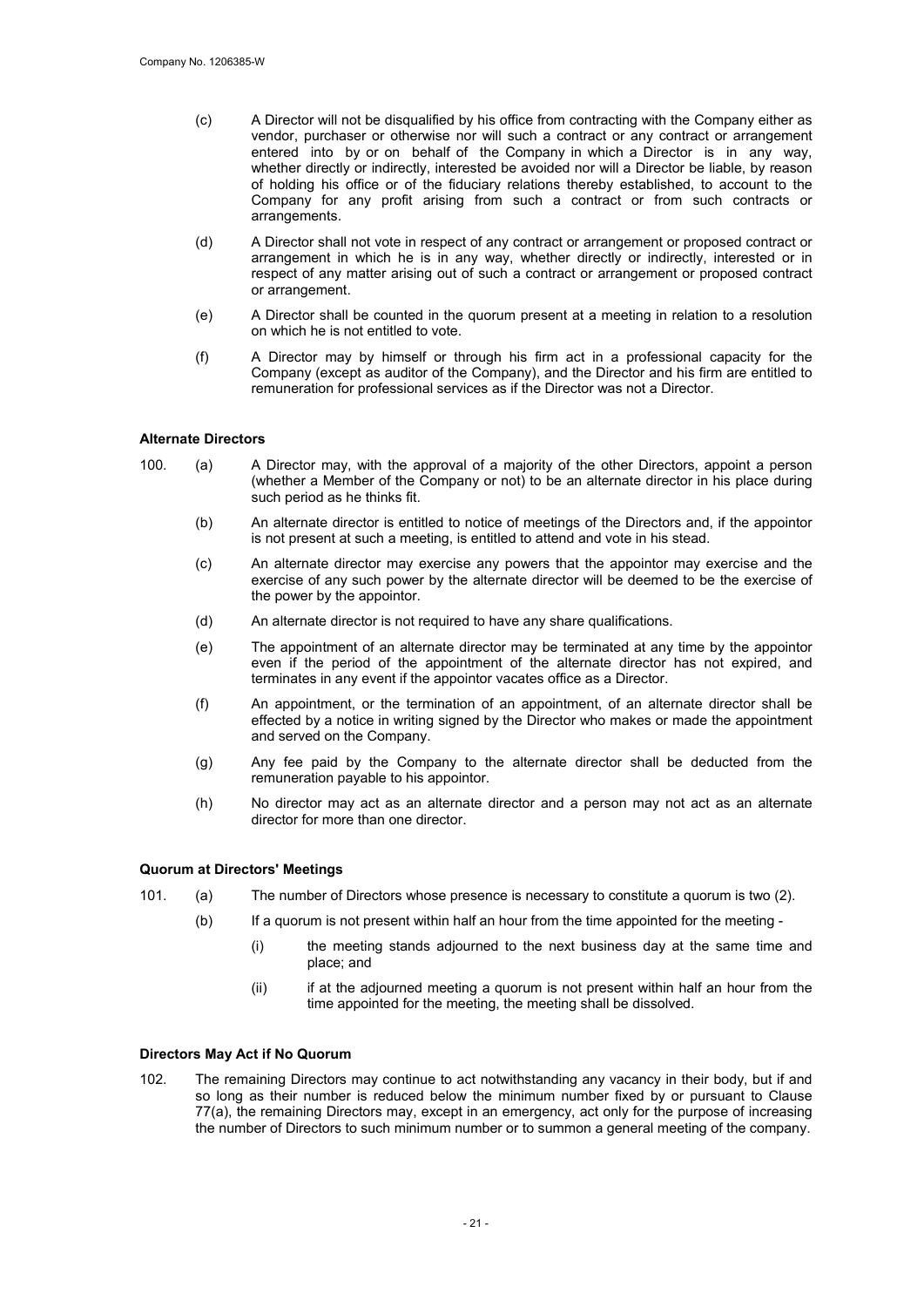#### Chairman of Directors' Meetings

- 103. (a) The Directors shall elect one of their number as chairman of their meetings and may determine the period for which he is to hold office.
	- (b) Where such a meeting is held and
		- (i) a chairman has not been elected as provided by paragraph (a); or
		- (ii) the chairman is not present within ten (10) minutes after the time appointed for the holding of the meeting or is unwilling to act,

the Directors present shall elect one of their number to be chairman of the meeting.

#### **Committees**

- 104. (a) The Directors may delegate any of their powers to a committee or committees consisting of one or such of their number as they think fit.
	- (b) A committee to which any powers have been so delegated shall exercise the powers delegated in accordance with any directions of the Directors and a power so exercised will be deemed to have been exercised by the Directors.
	- (c) The Members of such a committee may elect one of their number as chairman of their meetings.
	- (d) Where such a meeting is held and
		- (i) a chairman has not been elected as provided by paragraph (c); or
		- (ii) the chairman is not present within ten (10) minutes after the time appointed for the holding of the meeting or is unwilling to act,

the Members present may elect one of their number to be chairman of the meeting.

- (e) A committee may meet and adjourn as it thinks proper.
- (f) Questions arising at a meeting of a committee shall be determined by a majority of votes of the Members present and voting.
- (g) In the case of an equality of votes, the chairman, in addition to his deliberative vote (if any), has a casting vote.

#### Directors' Resolution in Writing

- 105. (a) If a majority of Directors have signed a document containing a statement that they are in favour of a resolution of the Directors in terms set out in the document, a resolution in those terms will be deemed to have been passed at a meeting of the Directors held on the day on which the document was signed and at the time at which the document was last signed by a Director or, if the Directors signed the document on different days, on the day on which, and at the time at which, the document was last signed by a Director and, where a document is so signed, the document will be deemed to constitute a minute of that meeting.
	- (b) For the purposes of paragraph (a), two or more separate documents containing statements in identical terms each of which is signed by one or more Directors will together be deemed to constitute one document containing a statement in those terms signed by those Directors on the respective days on which they signed the separate documents.
	- (c) If a Director is not present in Malaysia, the document mentioned in paragraph (a) may be signed by the person (if any) appointed to be an alternate director in his place.

#### Defects in Appointment

106. All acts done by any meeting of the Directors or of a committee of Directors or by any person acting as a Director are, even if it is later discovered that there was some defect in the appointment of a person to be a Director or a Member of the committee, or to act as a Director, or that a person so appointed was disqualified, as valid as if the person had been duly appointed and was qualified to be a Director or to be a Member of the committee.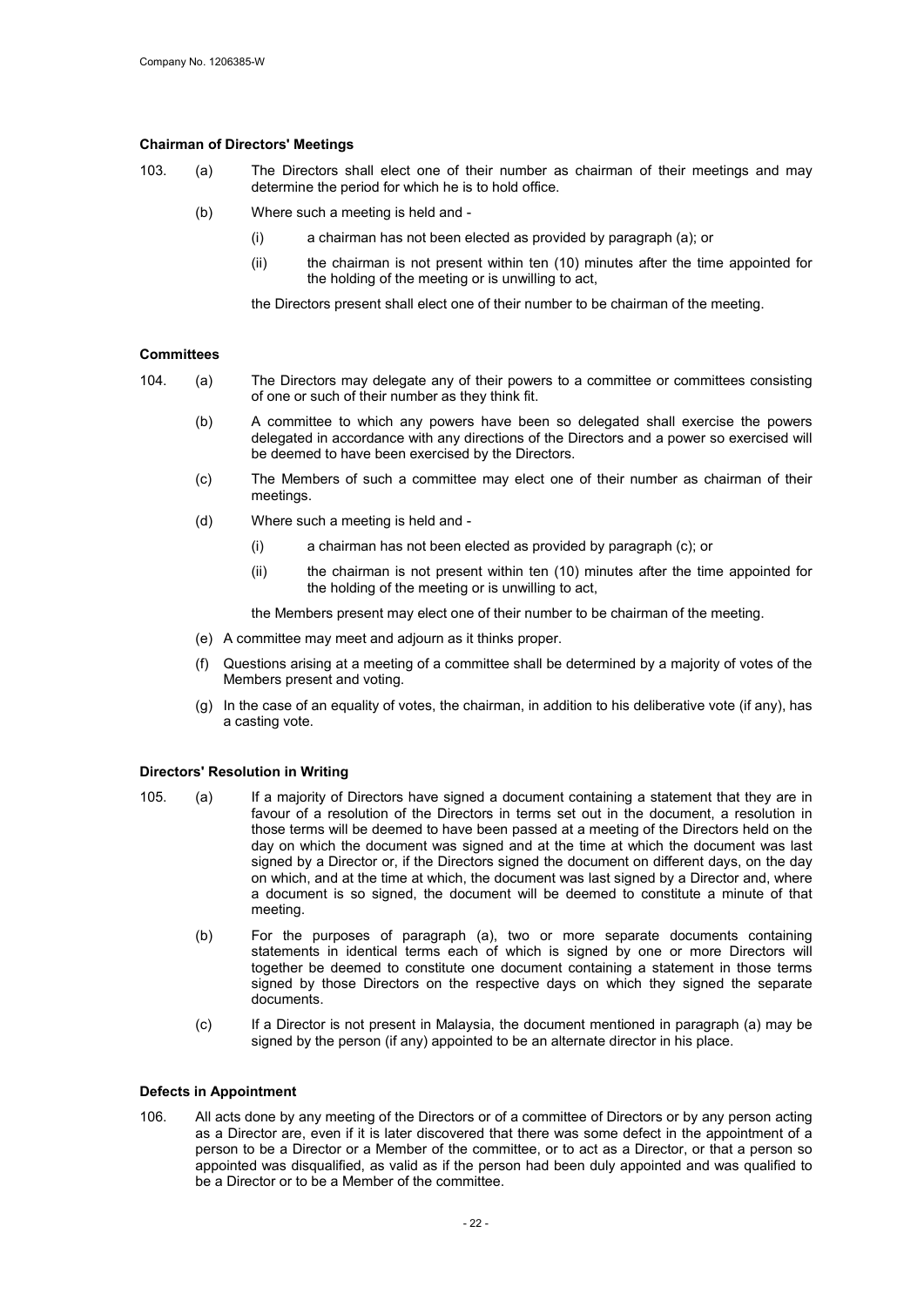#### Managing Director

- 107. (a) The Directors may from time to time appoint one or more of their number to the office of managing director for such period and on such terms as they think fit, and, subject to the terms of any agreement entered into in a particular case, may revoke any such appointment.
	- (b) If a managing director is appointed for a fixed term, that term shall not exceed 3 years.
	- (c) A managing director's appointment automatically terminates if he ceases from any cause to be a Director.

#### Remuneration of Managing Director

108. Subject to this Constitution, the managing director may be paid such remuneration as is from time to time determined by the Board provided that the remuneration payable shall not include a commission payable on, or percentage of, turnover.

#### Managing Director Subject to Control of Directors

- 109. (a) A managing director is subject to the control of the Board.
	- (b) Without limiting paragraph (a), the Directors may, upon such terms and conditions and with such restrictions as they think fit, confer upon a managing director any of the powers exercisable by them.
	- (c) Any powers so conferred may be concurrent with, or be to the exclusion of, the powers of the Directors.
	- (d) The Directors may at any time withdraw or vary any of the powers so conferred on a managing director.

#### **Secretary**

- 110. (a) The Directors shall appoint at least one Secretary of the Company and may terminate any such appointment or appointments.
	- (b) A Secretary of the Company holds office on such terms and conditions, as to remuneration and otherwise, as the Directors determine.

#### Authentication of Documents

- 111. Any Director or the Secretary of the Company or any person appointed by the Board for the purpose shall have power to authenticate any documents affecting the constitution of the Company including (without limitation) -
	- (a) the Constitution ;
	- (b) any minutes of or resolutions passed by the Company, the Directors, any committee of Directors or any local board;
	- (c) any books, records, documents and accounts relating to the Company's business;

and to certify copies of or extracts from them as true copies or extracts.

112. Any authentication or certificate of such Constitution, minutes, resolutions, books, records, documents, accounts or any other documents affecting the constitution of the Company in accordance with this Constitution shall be conclusive evidence to the extent of the authentication or certification in favour of all persons dealing with the Company in reliance on it.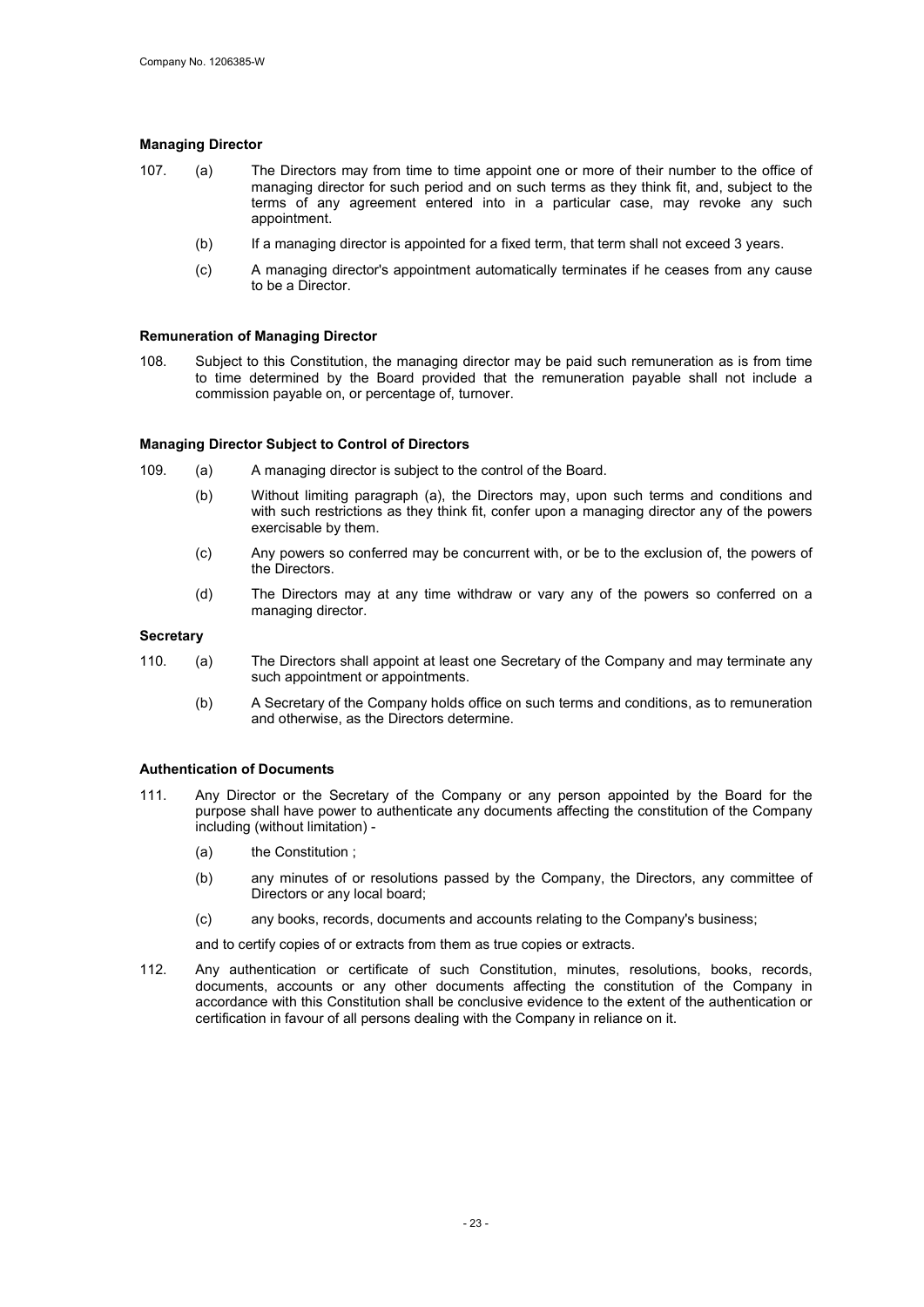#### Seal

- 113. (a) The Directors shall provide for the safe custody of the Seal.
	- (b) The Seal shall be used only by the authority of the Directors, or of a committee of the Directors authorised by the Directors to authorise the use of the Seal, and every document to which the Seal is affixed shall be signed by a Director and be countersigned by another Director, a Secretary or another person appointed by the Directors to countersign that document or a class of documents in which that document is included.
	- (c) The Company may have an official seal (which shall be an exact copy of the Seal with the addition on its face of the words "Securities" ("Securities Seal") and when duly affixed to the document has the same effect as the Seal) to seal:
		- (i) Securities issued by the Company; or
		- (ii) documents creating or evidencing Securities so issued.
	- (d) The Directors or a committee of Directors authorised by the Directors may dispense with autographic signatures of all or any person referred to in paragraph (b) in relation to specific instruments or instruments of specific descriptions and substitute such autographic signatures with facsimile signatures affixed or reproduced by a method or system (whether mechanical, electronic or otherwise) approved by the Directors or such committee.
	- (e) Notwithstanding paragraph (d), the Seal and Securities Seal shall not be affixed to any instrument (with all signatures (autographic or facsimile) referred to in paragraph (b) and (c) being dispensed with) unless the method or system of control by the Company on the affixing of the Seal and Securities Seal with such signatures dispensed with has been approved by the auditors of the Company and a copy of such approval has been forwarded to the Securities Exchange.
	- (f) The Company may exercise the powers conferred by Section 62 of the Act with regard to an official seal for use outside Malaysia, and such powers shall be vested in the Directors.

#### Annual Reports

114. Subject to the Act, the Company shall issue annual reports for each financial year of the Company within four (4) months after the close of the relevant financial year.

#### Audit

- 115. The Company shall at each annual general meeting appoint an auditor or auditors to hold office until the next annual general meeting.
- 116. No person may be appointed auditor of the Company if he cannot consent to be appointed auditor under Section 264(1) of the Act. The duties of the auditor or auditors shall be regulated by the Act.
- 117. Subject to the Act, all acts done by any person acting as auditor shall, as regards all persons dealing in good faith with the Company, be valid, notwithstanding that there was some defect in his appointment or that he was at the time of his appointment not qualified for appointment.

#### Inspection of Records

118. The Directors shall determine whether and to what extent, and at what time and places and under what conditions, the accounting records and other documents of the Company or any of them will be open to the inspection of Members other than Directors, and a Member other than a Director does not have the right to inspect any document of the Company except as provided by law or authorised by the Directors.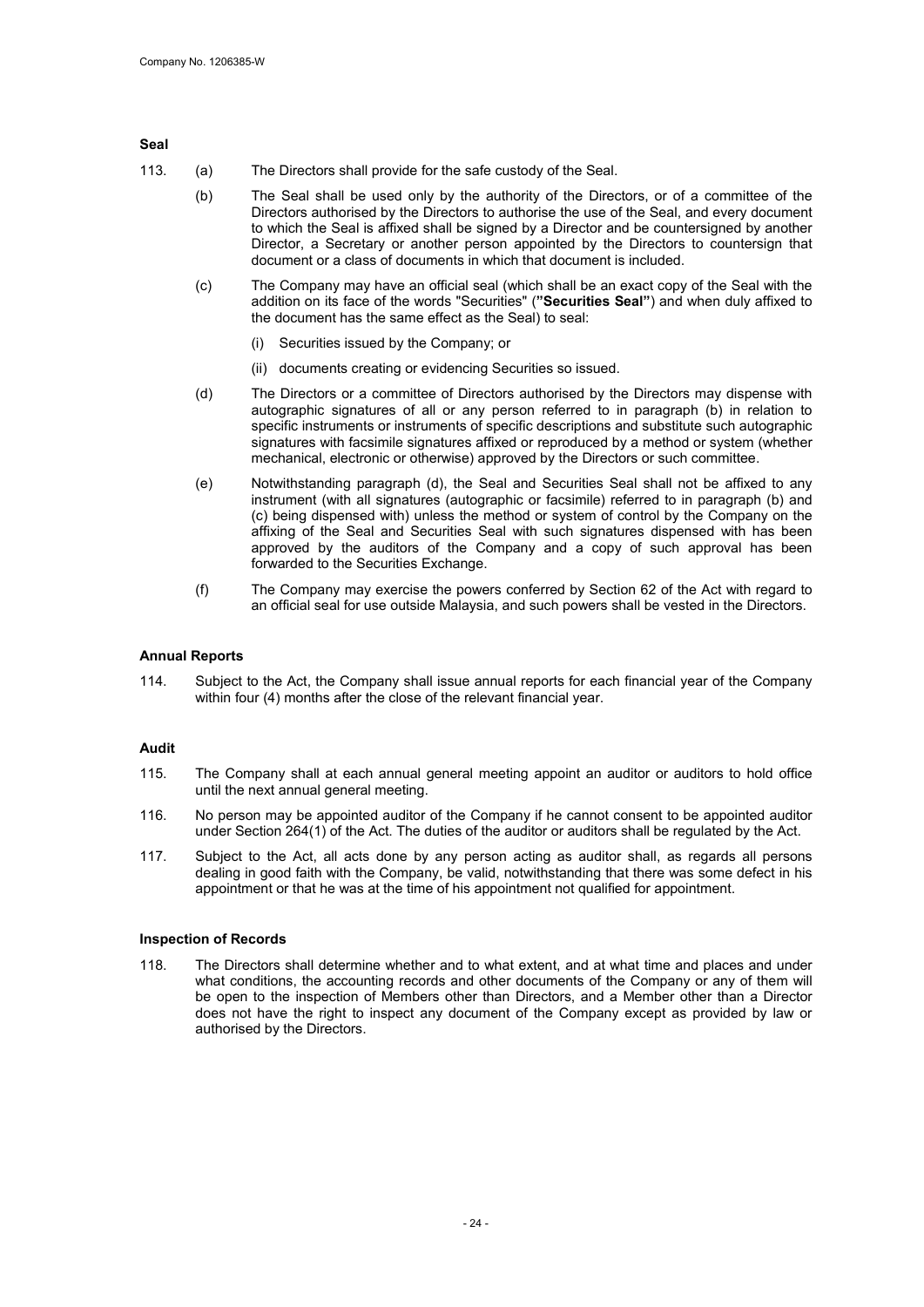#### Dividends

- 119. (a) The Company in general meeting may declare a dividend if, and only if, the Directors have recommended a dividend.
	- (b) A dividend shall not exceed the amount recommended by the Directors.
- 120. The Directors may if they think fit from time to time pay to the Members such interim dividends as appear to the Directors to be justified by the profits of the Company. If at any time the share capital of the Company is divided into different classes, the Directors may pay such interim dividends in respect of those shares in the capital of the Company which confer on the holders thereof deferred or non-preferential rights as well as in respect of those shares which confer on the holders thereof preferential rights with regard to dividend and provided that the Directors act bona fide they shall not incur any responsibility to the holders of shares conferring any preferential rights with regard to dividend by the payment of an interim dividend on any shares having deferred or non-preferential rights. The Directors may also pay half-yearly or at other suitable intervals to be settled by the Company any dividend which may be payable at a fixed rate if they are of the opinion that the profits justify the payment.
- 121. No dividend will be payable except out of profits .Interest is not payable by the Company in respect of any dividend.

#### Reserves

- 122. (a) The Directors may, before recommending any dividend, set aside out of the profits of the Company such sums as they think proper as reserves, to be applied, at the discretion of the Directors, for any purpose for which the profits of the Company may be properly applied.
	- (b) Pending any such application, the reserves may, at the discretion of the Directors, be used in the business of the Company or be invested in such investments as the Directors think fit.
	- (c) The Directors may carry forward so much of the profits remaining as they consider ought not to be distributed as dividends without transferring those profits to a reserve.

#### Payment of Dividends and Other Cash Distributions

- 123. (a) Subject to Sections 131 to 133 of the Act and to the rights of persons (if any) entitled to shares with special rights as to dividend, all dividends shall be declared and paid according to the amounts paid or credited as paid on the shares in respect of which the dividend is paid.
	- (b) All dividends shall be apportioned and paid proportionately to the amounts paid or credited as paid on the shares during any portion or portions of the period in respect of which the dividend is paid, but, if any share is issued on terms providing that it will rank for dividend as from a particular date, that share ranks for dividend accordingly.
	- (c) An amount paid or credited as paid on a share in advance of a call will not be taken for the purposes of this Clause to be paid or credited as paid on the share.
- 124. The Directors may deduct from any dividend payable to a Member all sums of money (if any) presently payable by him to the Company on account of calls or otherwise in relation to shares in the Company.
- 125. (a) Subject to the provisions of the Act, any general meeting declaring a dividend may, by Ordinary Resolution, direct payment of the dividend wholly or partly by the distribution of specific assets, including paid up shares in, or debentures of, any other corporation, and Directors must shall give effect to such a resolution.
	- (b) Where a difficulty arises in regard to such a distribution, the Directors may settle the matter as they consider expedient and fix the value for distribution of the specific assets or any part of those assets and may determine that cash payments will be made to any Member on the basis of the value so fixed in order to adjust the rights of all parties, and may vest any such specific assets in trustees as the Directors consider expedient.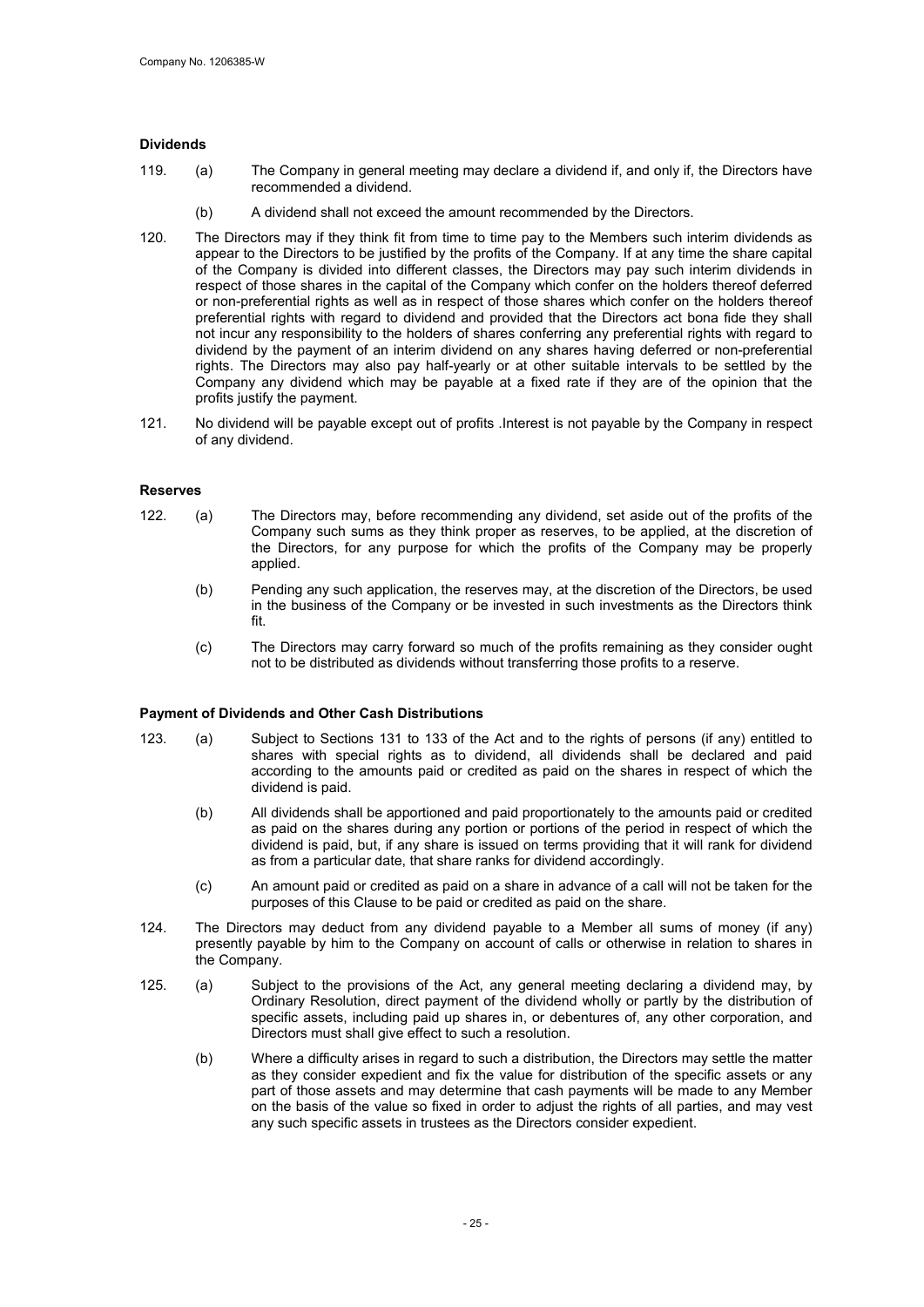126. Any dividend, interest or other monies payable in cash ("cash distributions") in respect of the Securities shall be paid by the Company to its Securities holders by direct crediting the payment into the Securities holders' bank accounts as provided to Bursa Depository ("electronic transfer") and in the event no such bank accounts are given by the Securities holders, the payment may be paid by cheque or warrant sent through the post directed to the registered address of the Securities holders. Every such cheque or warrant or electronic transfer shall be payable to the order of the person to whom it is sent or person or persons entitled to the Securities in consequence of death or bankruptcy of the Securities holder may direct and the payment of any such cheque or warrant or electronic transfer shall operate as a good discharge to the Company in respect of the monies represented thereby, notwithstanding that it may subsequently appear that the same has been stolen or that the endorsement thereon has been forged or that there is a discrepancy in the details of the bank account(s) given by the Members or persons entitled thereto. Every such cheque or warrant or electronic transfer shall be sent or credited at the risk of the person entitled to the money thereby represented. Where the Securities holders have provided to the Bursa Depository their relevant contact details for purpose of electronic notifications, the Company shall notify them electronically once the Company has paid the cash distributions out of its account.

#### Capitalization of Profits

- 127. (a) Subject to paragraph (b), the Company in general meeting may resolve that it is desirable to capitalize any sum, being the whole or a part of the amount for the time being standing to the credit of any reserve account or the profit and loss account or otherwise available for distribution to Members, and that sum be applied, in any of the ways mentioned in paragraph (c), for the benefit of Members in the proportions to which those Members would have been entitled in a distribution of that sum by way of dividend.
	- (b) The Company shall not pass a resolution as mentioned in paragraph (a) unless the resolution has been recommended by the Directors.
	- (c) The ways in which a sum may be applied for the benefit of Members under paragraph (a) are -
		- (i) in paying up any amounts unpaid on shares held by Members;
		- (ii) in paying up in full unissued shares or debentures to be issued to Members as fully paid; or
		- (iii) partly as mentioned in sub-paragraph (i) and partly as mentioned in subparagraph (ii).
	- (d) The Directors shall do all things necessary to give effect to the resolution and, in particular, to the extent necessary to adjust the rights of the Members among themselves, may
		- (i) issue fractional certificates or make cash payments in cases where shares or debentures become issuable in fractions; and
		- (ii) authorise any person to make, on behalf of all the Members entitled to any further shares or debentures upon the capitalization, an agreement with the Company providing for the issue to them, credited as fully paid up, of any such further shares or debentures or for the payment up by the Company on their behalf of the amounts or any part of the amounts remaining unpaid on their existing shares by the application of their respective proportions of the sum resolved to be capitalized, and any agreement made under an authority referred to in subparagraph c (ii) is effective and binding on all the Members concerned.

#### Notices

- 128. (a) Subject to the Act and any rules prescribed by Securities Exchange from time to time, a notice, document or any other information may be served on, delivered to or made available by the Company to any member:
	- (i) personally or by sending it through the post in a prepaid letter addressed to such member at his registered address in Malaysia as appearing in the Register or the Record of Depositors, or (if he has no registered address within Malaysia) to the address if any, within Malaysia supplied by him to the Company as his address for the service of notices or by publishing it by way of advertisement in at least one daily newspaper; or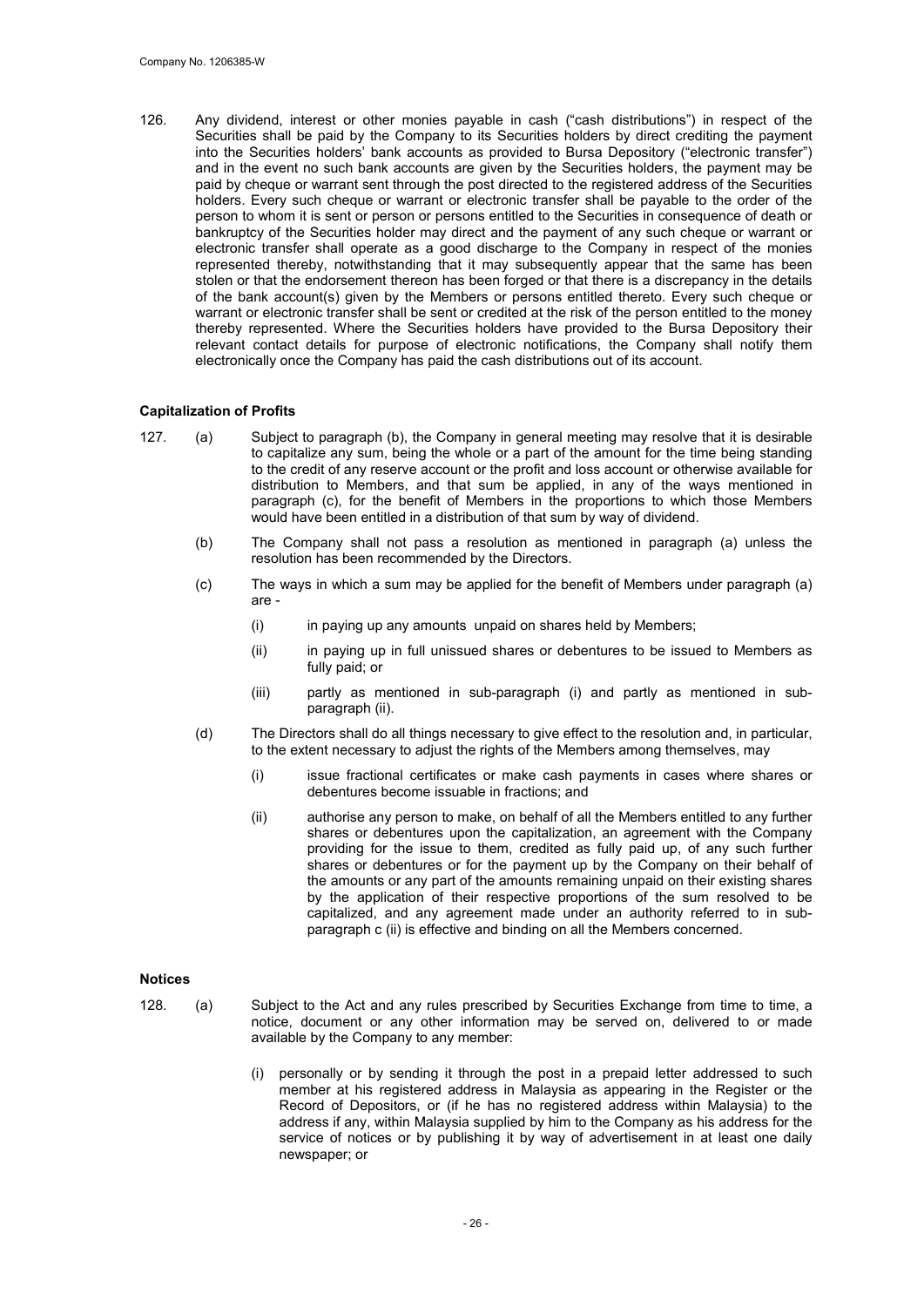- (ii) in respect of notices, documents or other information that, under the Act and any rules prescribed by Securities Exchange from time to time, may be sent in electronic form or by electronic means or by making it available on the Company's website, in the manner set out below.
- (b) The Company may deliver or make available a notice, document or any other information to any member:
	- (i) in electronic form or by mail in the manner set out above or by electronic means to the address specified by such member to the Company for such purpose or by making it available on the Company's website provided that, in each case, such member has consented, in the manner permitted in the Act and any rules prescribed by Securities Exchange from time to time, to the Company communicating with such member in such form or manner; or
	- (ii) by any other means authorised in writing by the member concerned.

For the purposes of making available notices, documents or any other information to a member on the Company's website, the Company shall notify that member that such notice, document or other information has been made available on the Company's website in the manner prescribed by the Act and any rules prescribed by Securities Exchange from time to time.

- (c) A member may revoke his agreement that notices, documents or other information may be sent or supplied to such member in electronic form or by electronic means or made available to such member through the Company's website by sending a notice of revocation to the Company within such period and in such manner as may be specified under the Act and any rules prescribed by Securities Exchange from time to time.
- (d) Upon a member receiving from the Company a notice, document or other information in electronic form or by electronic means or by the Company making such notice, document or information available on its website, such member may request that the Company send or supply to such member such notice, document or information in hard copy form. The Company shall, upon receiving such request from a member, in accordance with the Act and any rules prescribed by Securities Exchange from time to time, send or supply to such member such notice, document or information requested in hard copy form free of charge.
- (e) Any notice, document or other information may be served or delivered by the Company by reference to the Register of Member or Record of Depositors as it stands at any time before the date of service or delivery. No change in the Register of Members or Record of Depositors after that time shall invalidate that service or delivery. Where any notice, document or other information is served on or delivered to any person in respect of a share in accordance with these Clauses, no person deriving any title or interest in that share shall be entitled to any further service or delivery of such notice, document or information. Each member shall, from time to time, notify in writing to the Company some place which shall be deemed his registered address for the purposes of this Clause.
- (f) Any summons, notice, order or other document required to be sent to or served upon the Company, or upon any officer of the Company, may be sent or served by leaving the same or sending it by mail, postage prepaid (and, if posted outside Malaysia, by prepaid airmail), addressed to the Company or to such officer at the Office. The Directors may from time to time specify the form and manner in which a notice may be given to the Company by electronic means, including one or more addresses for the receipt of communications by electronic means, and may prescribe such procedures as they think fit for verifying the authenticity or integrity of any such communication. A notice may be given to the Company by electronic means only if it is given in accordance with the requirements specified by the Directors.
- (g) Subject to the Act and any rules prescribed by Securities Exchange from time to time, a notice, document or any other information served, delivered or issued by or on behalf of the Company:
	- (i) if sent by mail, postage prepaid, it shall be deemed to have been served or delivered on the day following that on which such notice, document or other information was put in the post. In proving such service it shall be sufficient to prove that the relevant notice, document or other information was properly addressed and put into the post as prepaid mail or prepaid airmail (as the case may be);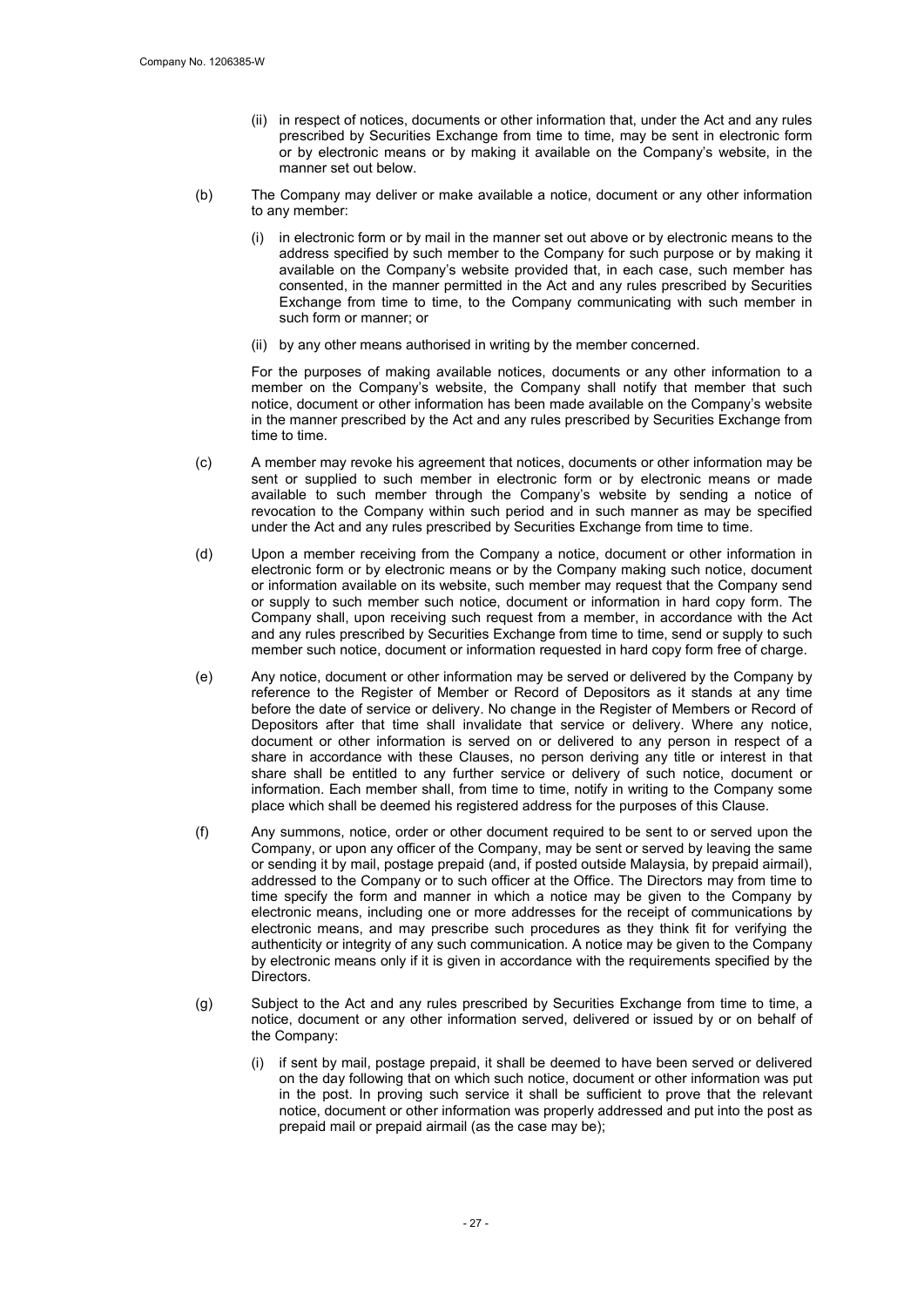- (ii) if left by the Company at a registered address of a member, it shall be deemed to have been served or delivered on the day it was left;
- (iii) if published by way of advertisement, shall be deemed to have been served or delivered on the day it was published;
- (iv) if sent by electronic means, other than by making it available on the Company's website, shall be deemed to have been served or delivered 48 hours following the time that such communication was sent;
- (v) if made available by the Company on its website, shall be deemed to have been served or delivered 24 hours from the later of (i) the time that such notice, document or other information was first made available on the Company's website; and (ii) the time that a member was notified of the presence of such notice, document or other information on the Company's website; and
- (vi) if sent by any other means authorised in writing by the member concerned, shall be deemed to have been served or delivered when the Company has carried out the action it has been authorised to take for that purpose.
- (h) Any member present, either personally or by proxy, at any meeting of the Company or class of members of the Company shall for all purposes be deemed to have received due notice of such meeting and, where requisite, of the purposes for which such meeting was convened.
- (i) Any notice, document or other information served upon or delivered to or left at the registered address of any member in pursuance of these Clauses, shall, notwithstanding that such member be then deceased or bankrupt and whether or not the Company has notice of his death or bankruptcy, be deemed to have been duly served or delivered in respect of any share held by such member, whether held solely or jointly with other persons, until some other person be registered instead of him as the holder or joint holder of such share, and such service or delivery shall, for all purposes of these Clauses, be deemed a sufficient service or delivery of such notice, document or other information on his executors, administrators or assigns, and all persons (if any) jointly interested with him in such share.

#### Notice of General Meetings

- 129. (a) Notice of every general meeting shall be given in the manner authorised by Clause 128  $t_0$ 
	- (i) every Member;
	- (ii) every person entitled to a share in consequence of the death or bankruptcy of a Member who, but for his death or bankruptcy, would be entitled to receive notice of the meeting;
	- (iii) the Directors;
	- (iv) the auditor for the time being of the Company; and
	- (v) the Securities Exchange.
	- (b) No other person is entitled to receive notices of general meetings.

#### Winding Up

- 130. (a) If the Company is wound up, the liquidator may, with the sanction of a Special Resolution, divide among the Members in kind the whole or any part of the assets of the Company and may for that purpose set such value as he considers fair upon any asset to be so divided and may determine how the division is to be carried out as between the Members or different classes of Members.
	- (b) The liquidator may, with the sanction of a Special Resolution, vest the whole or any part of any such asset in trustees upon such trusts for the benefit of the contributories as the liquidator thinks fit, but so that no Member is compelled to accept any shares or other Securities in respect of which there is any liability.